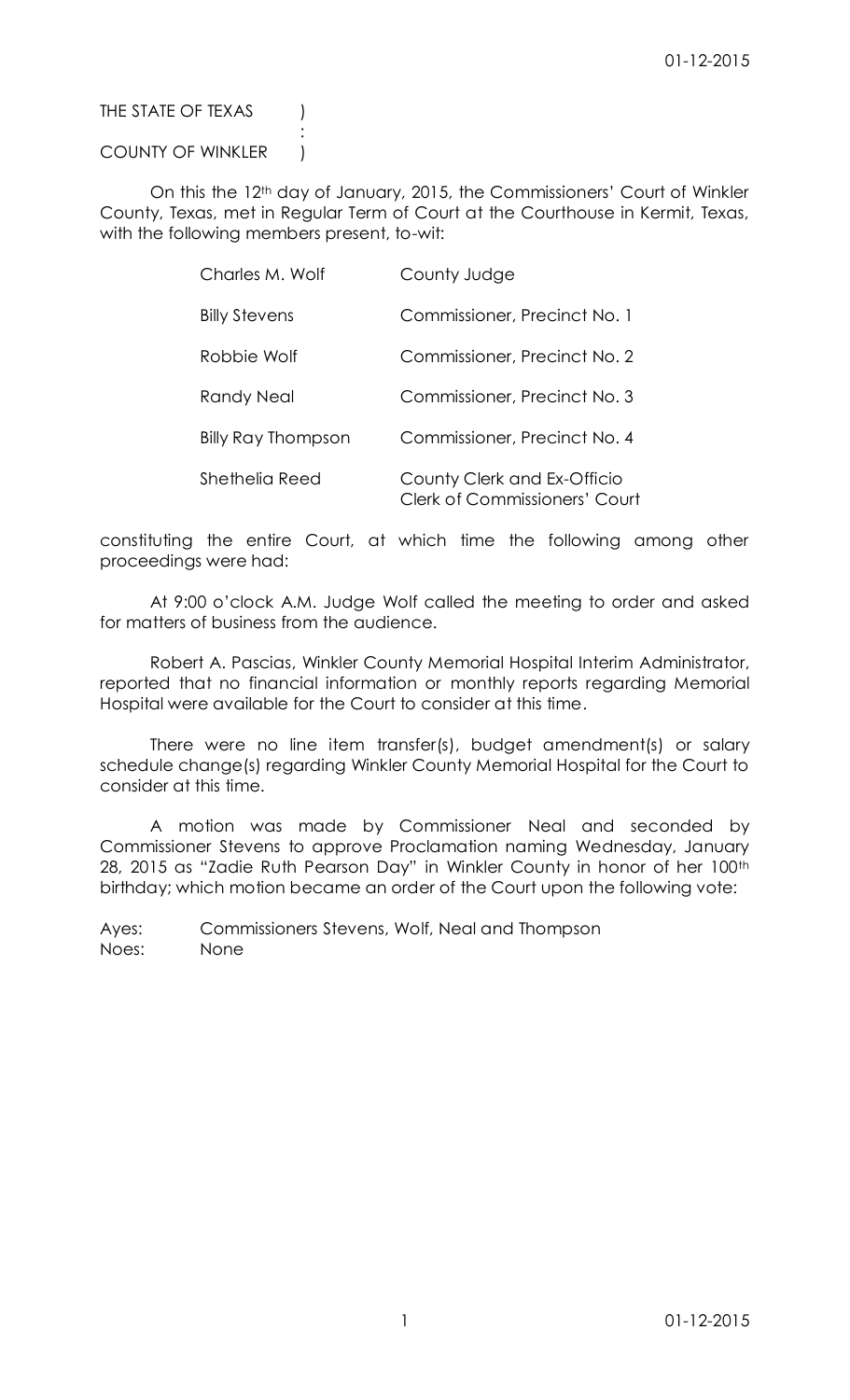# PROCLAMATION

WHEREAS, Zadie Ruth Pearson was born on the 28<sup>th</sup> day of January, 1915, in Henrietta, Clay County, Texas, and she has lived in Winkler County since 1943; and

WHEREAS, Zadie Ruth Pearson has served Winkler County well as a school teacher, librarian and First Lady of the City of Kermit; and

WHEREAS, Zadie Ruth Pearson is the proud mother of two sons, two grandchildren and one great-grandchild; and

WHEREAS, Zadie Ruth Pearson will be 100 years old on January 28, 2015.

NOW, THEREFORE, BE IT RESOLVED by the Commissioners' Court of

Winkler County, Texas, convened in regular term this 12<sup>th</sup> day of January, 2015,

that the Members of this Court hereby officially recognize the  $100<sup>th</sup>$  birthday

of Zadie Ruth Pearson and PROCLAIM Wednesday, January 28, 2015, as

# **ZADIE RUTH PEARSON DAY**

in Winkler County. All citizens of Winkler County are encouraged

to join in this observance.

BiN.

ler, Precinct No. 1 Commissie

Randy Nea Commissioner, Precinct No. 3

ATTEST: <u>Ast Rel'a Roes</u><br>hethelia Reed, County Cleri

Robbie Wolj

Commissioner, Precinct No. 2

Billy Kay Shonip<br>BillyRay Thompson

Commissioner, Precinct No. 4

A motion was made by Commissioner Wolf and seconded by Commissioner Thompson to appoint Randy Neal, Commissioner, Precinct No. 3, as Judge Pro-Tem for 2015; which motion became an order of the Court upon the following vote:

Commissioners Stevens, Wolf and Thompson Ayes: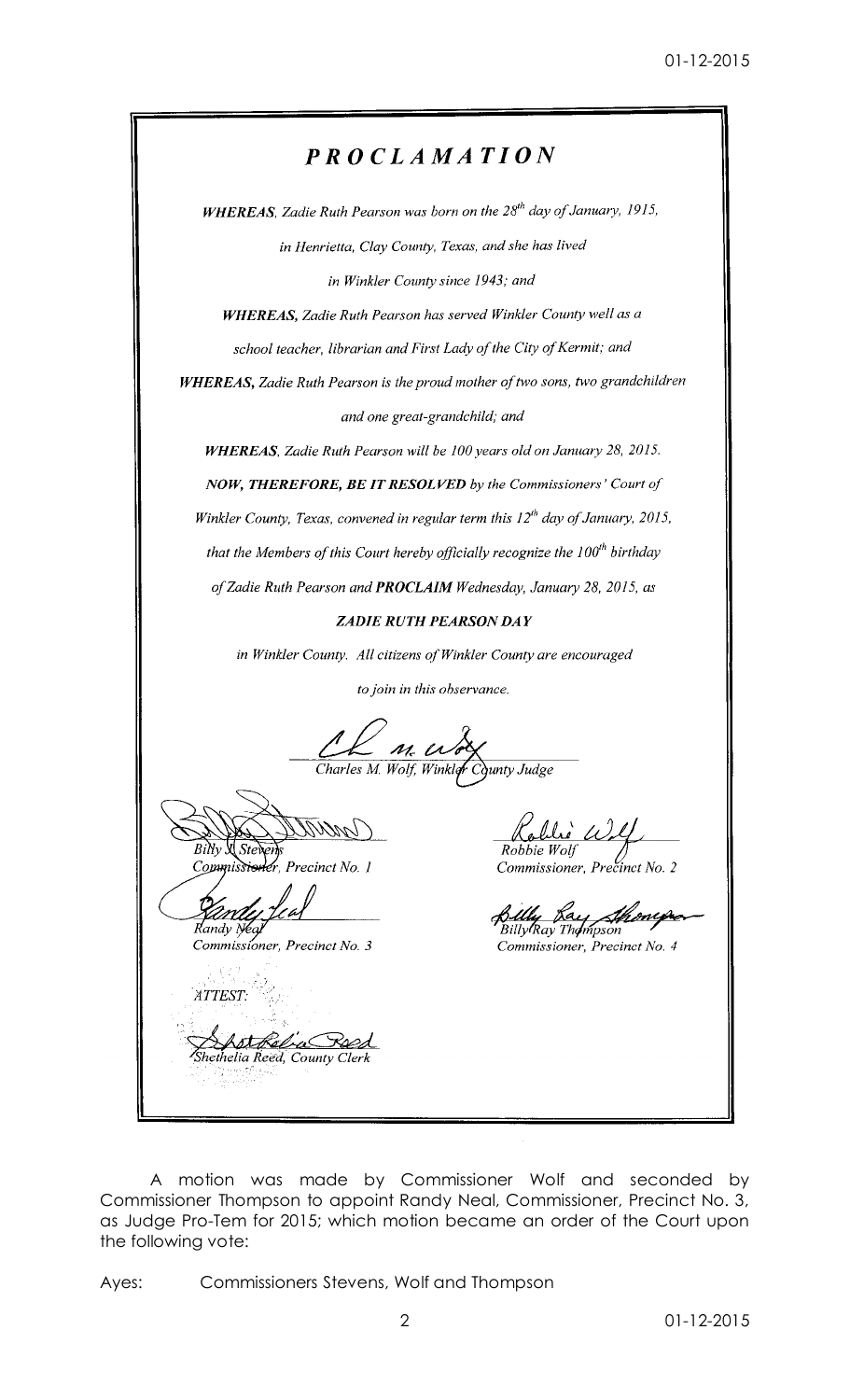Noes: None Abstain: Commissioner Neal

A motion was made by Commissioner Neal and seconded by Commissioner Stevens to set terms of County Court (Civil, Criminal and Probate) and terms of Justice Court for 2015 as follows:

The County Court of Winkler County shall hold six (6) terms of Court each year; the January-February term to begin on the first (1st) Monday of January; the March-April term to begin on the first (1st) Monday of March; the May-June term to begin on the first (1st) Monday of May; the July-August term to begin on the first (1st) Monday of July; the September-October term to begin on the first (1st) Monday of September; the November-December term to begin on the first (1st) Monday of November, each term of court as to both Civil and Criminal matters shall continue its session to the close of the Saturday before Monday of the opening of said regular term of said Court; that a continuous term be provided for hearing Probate and Juvenile matters; the term of the Justice Court shall be from day to day, week to week and month to month as to both Civil and Criminal matters.

which motion became an order of the Court upon the following vote:

Ayes: Commissioners Stevens, Wolf, Neal and Thompson Noes: None

Following review of Commissioners' responsibilities, a motion was made by Commissioner Neal and seconded by Commissioner Thompson to approve continuing the following Commissioner's responsibilities: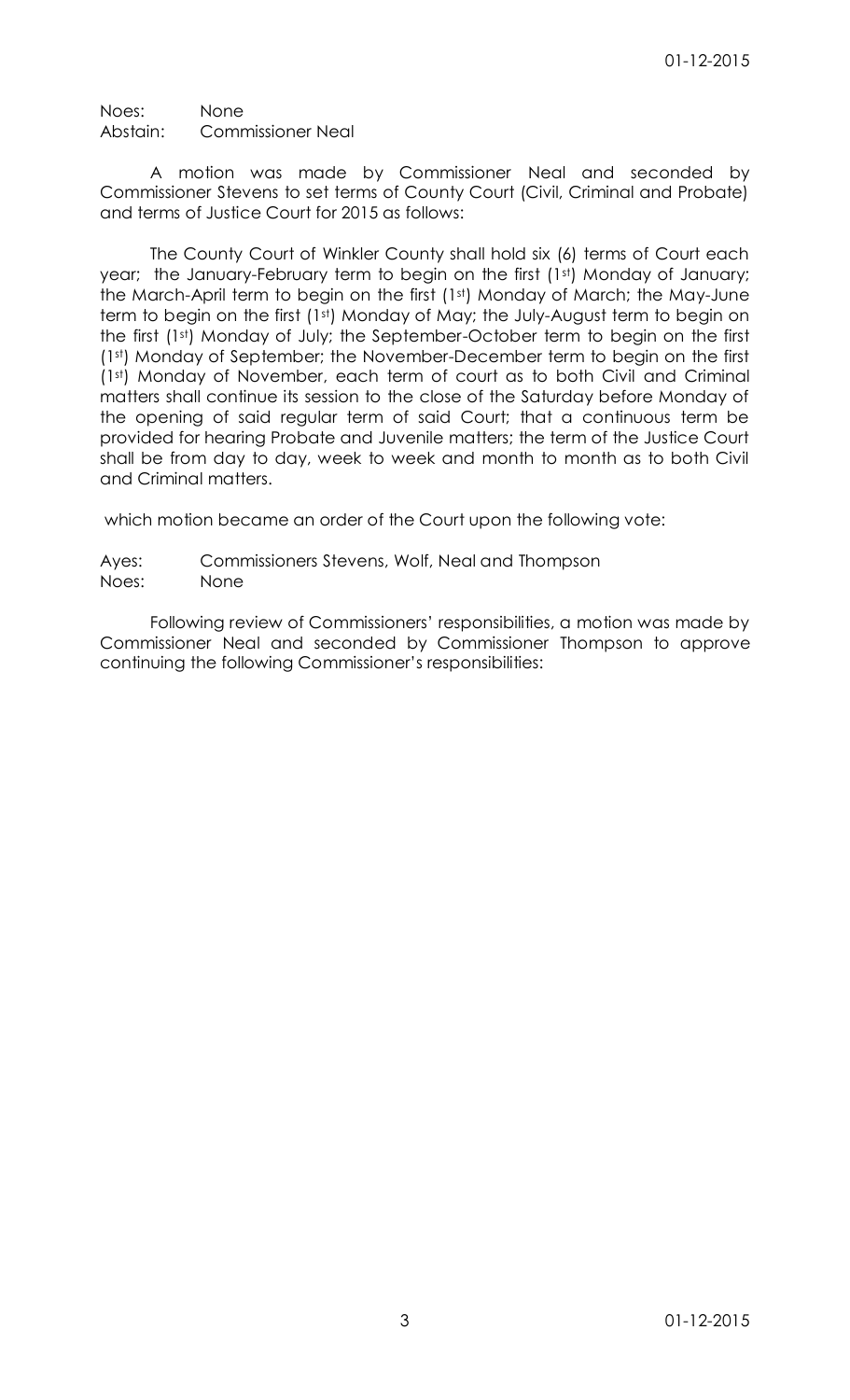|                                                      |                            |                                  |                                |                      |                      |                    |                              |                        |                         |                         | Golf Course           | Liaison - Area 1 Road Gang | Lateral Road                          | Area 1 Road & Bridge    |            | <b>COMMISSIONER#1</b>  | BILLY STEVENS      |                                                               |
|------------------------------------------------------|----------------------------|----------------------------------|--------------------------------|----------------------|----------------------|--------------------|------------------------------|------------------------|-------------------------|-------------------------|-----------------------|----------------------------|---------------------------------------|-------------------------|------------|------------------------|--------------------|---------------------------------------------------------------|
|                                                      | Liaison - Area 2 Road Gang | Lateral Road                     | Christmas Decorations-Wink     | Area 2 Road & Bridge | Wrik Fire Department | Wink Library       | Wink Parks/Baseball Parks    | Wink Swimming Pool     | Wink Expo Building      | Wink Substation         | Wink Community Center | Wink Softball Fields       | Area Wide Equipment                   | Kermit Barn             |            | COMMISSIONER #2        | <b>ROBBIE WOLF</b> |                                                               |
| <b>MHMR</b> Participation<br><b>Hospital Support</b> | County Judge               | County Wide Maintenance Engineer | Christmas Decorations - Kermit | Employee Enrichment  | Security Guard-Wink  | Appraisal District | EMS Purchases/1st Responders | Meals Program          | Veteran's Officer       | Kernit Fire Department  | County Court          | Dependent Child Care       | <b>Latigant Medical &amp; Lineral</b> | Agriculture             |            | COUNTY JUDGE           | CHARLES M. WOLF    | COMMISSIONERS COURT RESPONSIBIL<br>(Revised January 12, 2015) |
| 4-H Barn                                             | Park Concessions           | Jail Grounds                     | Overnight Camping              | <b>Vest Park</b>     | <b>Airport</b>       | Recreation Center  | Pavillion                    | Fleetwood Area         | Pioneer Park            | Baseball Park           | Midget League Park    | Boy Scout Grounds          | Kermit Parks:                         | Kermit Swimming Pools   |            | COMMISSIONER #3        | <b>RANDY NEAL</b>  | 三元の                                                           |
|                                                      |                            |                                  |                                |                      |                      |                    | Fulbright Park               | Senior Citizens Center | <b>Hospital Grounds</b> | Human Services Building | Precinct Building     | Kermit Library             | Westside Community Center             | Kermit Community Center | Courthouse | <b>COMMISSIONER #4</b> | BILLY RAY THOMPSON |                                                               |

which motion became an order of the Court upon the following vote:

Ayes: Commissioners Stevens, Wolf, Neal and Thompson Noes: None

A motion was made by Commissioner Neal and seconded by Commissioner Stevens to appoint the following twenty-four (24) members to Winkler County Historical Commission as per nominations submitted by Commission for the term of January 01, 2015 through December 31, 2016: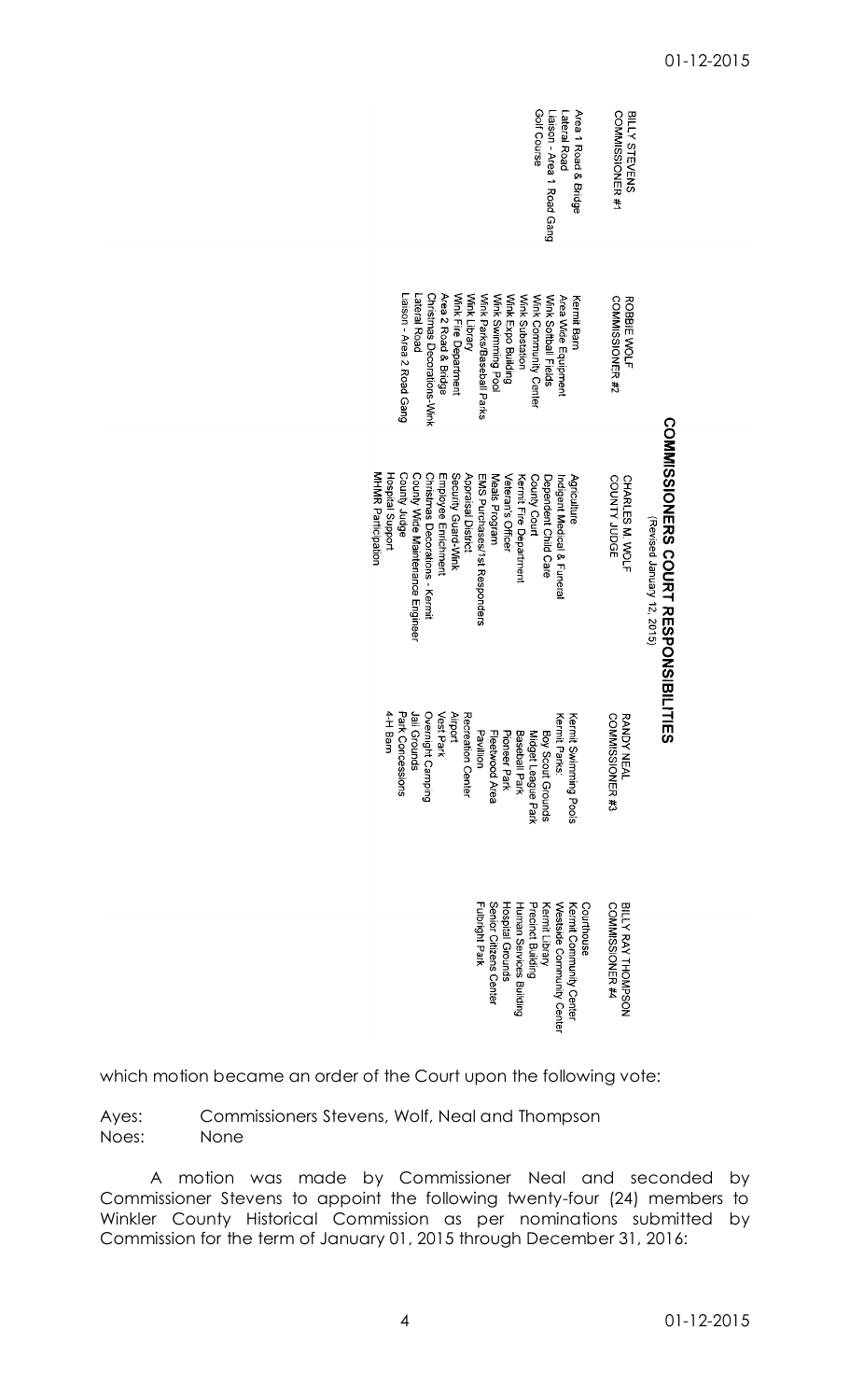01-12-2015

|                                                                                                                                                                                                                                                                                                                                | <b>WINKLER COUNTY</b><br><b>HISTORICAL COMMISSION</b>                                                                                                                          |
|--------------------------------------------------------------------------------------------------------------------------------------------------------------------------------------------------------------------------------------------------------------------------------------------------------------------------------|--------------------------------------------------------------------------------------------------------------------------------------------------------------------------------|
|                                                                                                                                                                                                                                                                                                                                | P.O. Drawer Y<br>Kermit, TX 79745<br>(432) 586-6658<br>Fax (432) 586-3223                                                                                                      |
|                                                                                                                                                                                                                                                                                                                                | The Winkler County Historical Commission respectfully requests the Winkler County<br>Commissioners' Court to name the following people to the Commission for the 2015-16 term: |
| Present members:<br>Betty Edwards<br>Kenneth Edwards<br>Larry Fernandes<br>Carolyn Harrison<br>Janet Marler<br>Eva Mitchell<br>W. J. Mitchell<br>Dorothy Parker<br>Vicki Pigmon<br>New members:<br>Stephanie Bennett<br>Bonnie Leck<br>Robert Leese<br>Alice Leese<br><b>Billy Mitchell</b><br>Vida Simpson<br>Minerva Soltero | Greg Rogers<br>Pam Rogers<br>Karen Stone<br>Barbara Waddell<br>Bill Waddell<br>John Walton<br>Ted Westmoreland<br>Pat Wight                                                    |
|                                                                                                                                                                                                                                                                                                                                | Respectfully submitted,                                                                                                                                                        |
|                                                                                                                                                                                                                                                                                                                                | Bill Waddlell<br><b>Bill Waddell</b><br>Chairman                                                                                                                               |
|                                                                                                                                                                                                                                                                                                                                |                                                                                                                                                                                |

which motion became an order of the Court upon the following vote:

Ayes: Commissioners Stevens, Wolf, Neal and Thompson Noes: None

A motion was made by Commissioner Neal and seconded by Commissioner Thompson to appoint one (1) member to each of the following committees:

- 1. Investment Committee Charles Wolf
- 2. Safety Committee Debbie Simmons
- 3. Technology Committee No appointment at this time
- 4. Employee Handbook Review Committee No appointment at this time

which motion became an order of the Court upon the following vote:

Ayes: Commissioners Stevens, Wolf, Neal and Thompson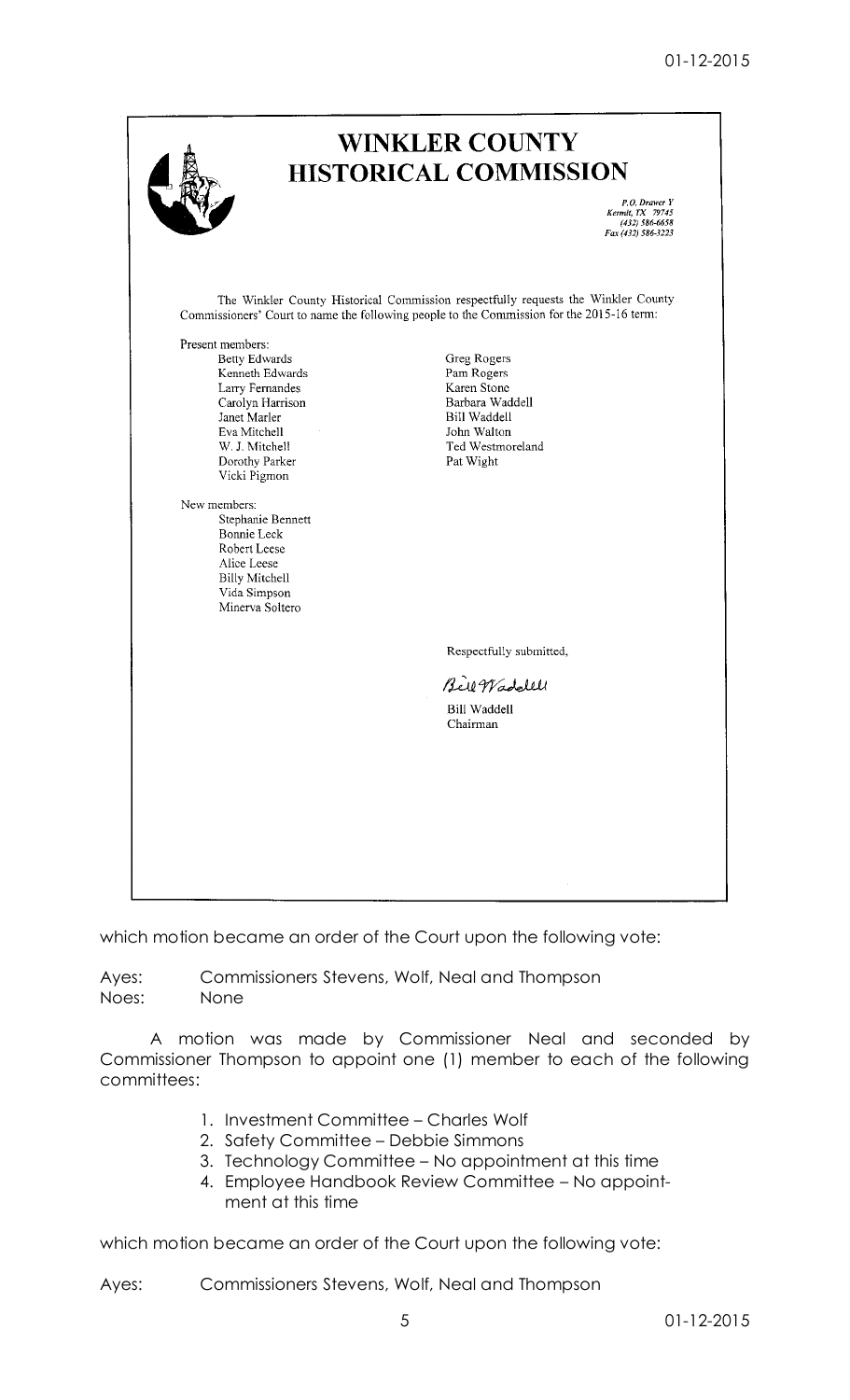Noes: None

A motion was made by Commissioner Stevens and seconded by Commissioner Neal to approve the following Winkler County Golf Course Tournament Schedule for 2015:

# **WINKLER COUNTY GOLF COURSE 2015 TOURNAMENTS**

 $\begin{bmatrix} 1 & 1 & 1 \\ 1 & 1 & 1 \end{bmatrix}$  of  $\begin{bmatrix} 1 & 1 & 1 \\ 1 & 1 & 1 \end{bmatrix}$  wink high school  $21^{ST}$ : ROTARY 2-PERSON SCRAMBLE (27 holes)

**APRIL** 

4TH & 5TH : SPRING CUP MATCHES 25<sup>TH</sup>: KERMIT JUNIOR HIGH

**MAY**  $2^{ND}$  &  $3^{RD}$  : CAP PEDEN 2-MAN LOW-BALL

**JUNE** 13TH & 14TH: KVFD 3-PERSON SCRAMBLE

**JULY** 11<sup>TH</sup> & 12<sup>TH</sup>: BEAUTY AND THE BEAST COUPLES SCRAMBLE  $18^{7H}$ : MASONIC LODGE SCRAMBLE

> **AUGUST**  $1^{ST}$  &  $2^{ND}$  : NELL ROSS 4-LADY SCRAMBLE 15TH & 16TH : BUSTED COVEY CUP MATCHES

**SEPTEMBER**  $5^{TH}$  &  $6^{TH}$  : WCGA SCRAMBLE  $19^{TH}$  &  $20^{ST}$  : TRES AMIGOS 3-PERSON SCRAMBLE

**OCTOBER** 3RD & 4TH : WLISD EDUCATION FOUNDATION 18<sup>th</sup> & 19<sup>th</sup>: HRNCIR'S HOPE FOUNDATION

# FOR MORE INFORMATION CALL: 432-586-9243

Events in **BOLD**, course closed.

which motion became an order of the Court upon the following vote:

Ayes: Commissioners Stevens, Wolf, Neal and Thompson Noes: None

A motion was made by Commissioner Neal and seconded by Commissioner Thompson to approve Resolution in support of Hotel Occupancy Tax; which motion became an order of the Court upon the following vote:

Ayes: Commissioners Wolf, Neal and Thompson Noes: Commissioner Stevens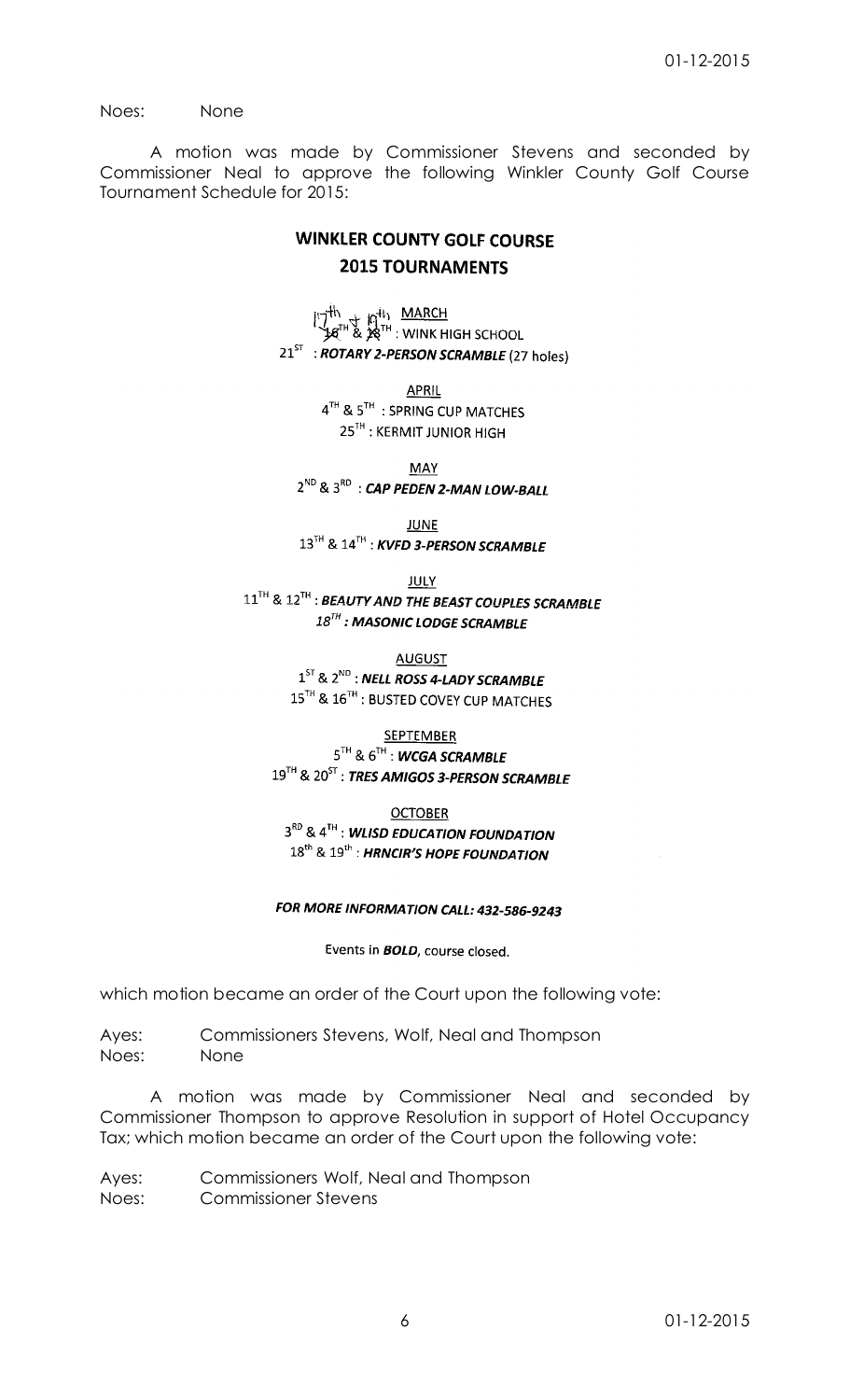**STATE OF TEXAS COUNTY OF WINKLER** 

ş Ş

 $\delta$ 

### **RESOLUTION**

- WHEREAS, A bill amending Section 352.002 of the Texas Tax Code, will be proposed in the Texas Legislature allowing Winkler County to impose and collect a Hotel Occupancy Tax at a rate of eight percent of the price paid for the room, and;
- WHEREAS, The Winkler County Commissioners' Court supports the proposal of a Bill allowing for a Hotel Occupancy Tax to be imposed and collected in the entire said county at a rate of eight percent of the price paid for the room; and
- WHEREAS, The Commissioners' Court of Winkler County desires to make its support official and public has this day taken a vote in an open meeting;

THEREFORE BE IT RESOLVED that on the 12<sup>th</sup> day of January, 2015, the Winkler County Commissioners' Court does hereby support and recommend the proposal of a Bill amending Section 352.002 of the Texas Code allowing for the imposition and collection of a Hotel Occupancy Tax for Winkler County at a rate of eight percent of the price paid for the room.

|                          | $m$ $\omega$                             |
|--------------------------|------------------------------------------|
|                          | Charles Wolf, County Judge,              |
|                          | Billy Stevens, Commissioner, Precinct 1  |
|                          | Robbie/Wolf, Commissioner, Precinct 2    |
|                          |                                          |
|                          | Commissioner, Precinct 3<br>Randy Nea    |
|                          | Billy Thompson, Commissioner, Precinct 4 |
|                          |                                          |
|                          |                                          |
| helia Reed, County Clerk |                                          |

A motion was made by Commissioner Wolf and seconded by Commissioner Thompson to approve the following Contracts for Tax Billing and Collection Service for the period of February 01, 2015 through January 31, 2016:

1. City of Kermit;

Atte

- 2. City of Wink; and
- 3. Kermit Independent School District

which motion became an order of the Court upon the following vote:

Ayes: Commissioners Stevens, Wolf, Neal and Thompson Noes: None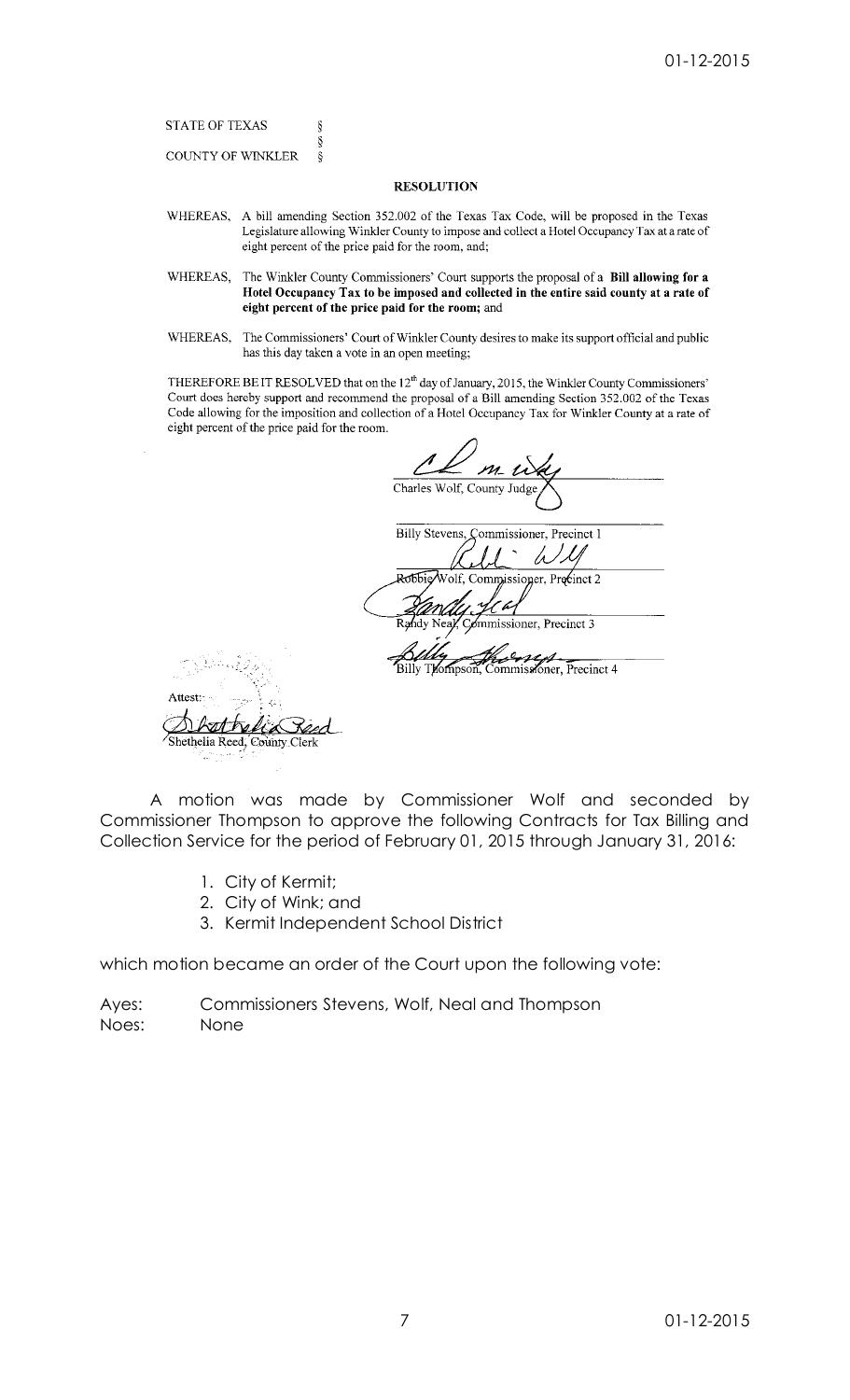### CONTRACT FOR TAX BILLING AND COLLECTION SERVICES

 $\S$ s<br>§

**STATE OF TEXAS** 

COUNTY OF WINKLER

This agreement is entered into on the day below between Winkler County, Texas and the below Entity of Winkler County, Texas acting by and through their respective elected officials.

WITNESSETH:

WHEREAS, the parties desire for Winkler County to bill and collect Entity's property taxes through the Tax Assessor-Collector of Winkler County;

WHEREAS, the parties pursuant to the laws of the State of Texas enter into this agreement.

NOW, THEREFORE, in consideration of the mutual promises, the parties agree for the County to collect property taxes for the Entity for the tax year of February 1, 2015 through January 31, 2016, in<br>accordance with all the other terms, provisions and conditions of the Contract for Tax Billing and Collection Services between the parties for the tax year of February 1, 2004 through January 31, 2005, which are applicable to this current Contract.

January EXECUTED this the 12th  $day$  of , 2015. ATTEST: WINKLER COUNTY, TEXAS By Authority of the Commissioners' Court

 $\boldsymbol{m}$ By: Charles M. Wolf, Winkler Q unty Judge

ENTITY:

**CITY OF KERMIT** 

Diana Franco, Kermit City Secretary

Winkler County Clerk

By: Jerry Phillips, Mayor, City of Kermit

Minerva Soltero, Winkler County Tax Assessor-Collector

Shethelia Reed,

ATTEST: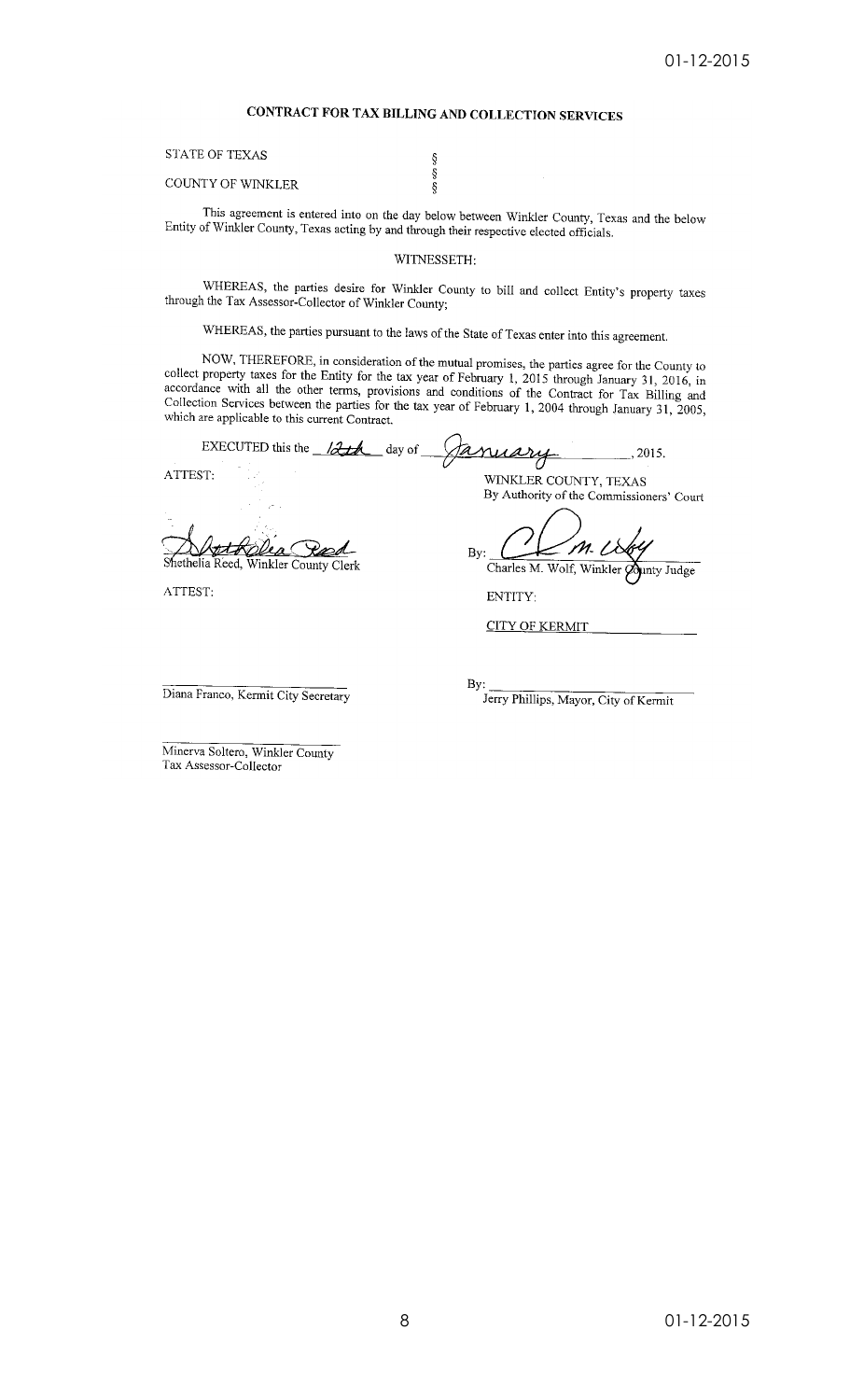### CONTRACT FOR TAX BILLING AND COLLECTION SERVICES

| <b>STATE OF TEXAS</b>    |  |
|--------------------------|--|
|                          |  |
| <b>COUNTY OF WINKLER</b> |  |

This agreement is entered into on the day below between Winkler County, Texas and the below Entity of Winkler County, Texas acting by and through their respective elected officials.

### WITNESSETH:

WHEREAS, the parties desire for Winkler County to bill and collect Entity's property taxes through the Tax Assessor-Collector of Winkler County;

WHEREAS, the parties pursuant to the laws of the State of Texas enter into this agreement.

NOW, THEREFORE, in consideration of the mutual promises, the parties agree for the County to collect property taxes for the Entity for the tax year of February 1, 2015 through January 31, 2016, in accordance with all the other terms, provisions and conditions of the Contract for Tax Billing and Collection Services between the parties for the tax year of February 1, 2004 through January 31, 2005, which are applicable to this current Contract.

| EXECUTED this the $12-t$             | day of<br><u>tanyany</u><br>2014             |
|--------------------------------------|----------------------------------------------|
| ATTEST:                              | WINKLER COUNTY, TEXAS                        |
|                                      | By Authority of the Commissioners' Court     |
| Shethelia Reed, Winkler County Clerk | By:<br>Charles M. Wolf, Winkler County Judge |
| ATTEST:                              | ENTITY:                                      |
|                                      | <b>CITY OF WINK</b>                          |
|                                      |                                              |
|                                      |                                              |

Tonya Todd, Wink City Secretary

By: Frie Hawkins, Mayor, City of Wink

Minerva Soltero, Winkler County Tax Assessor-Collector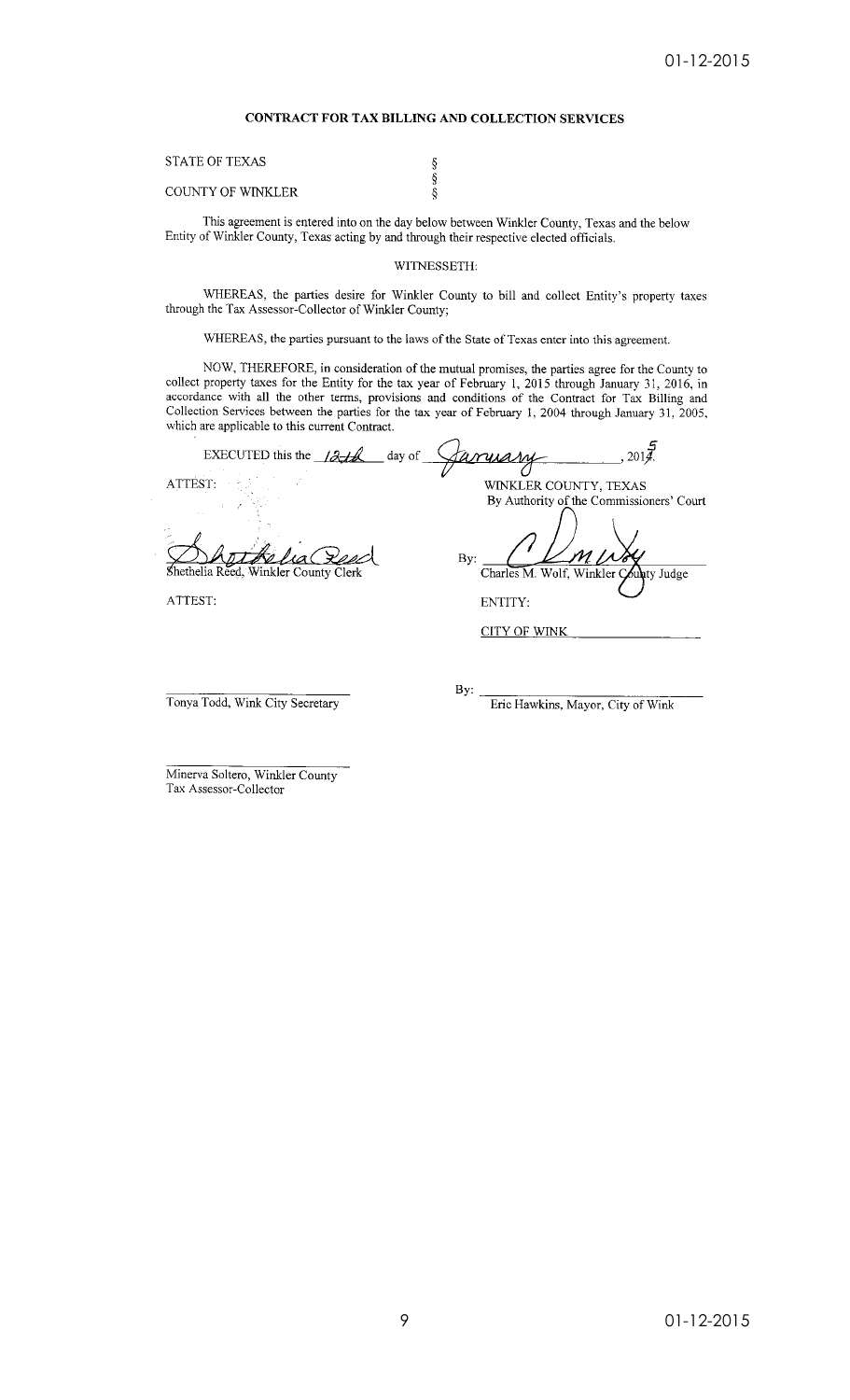### CONTRACT FOR TAX BILLING AND COLLECTION SERVICES

 $\S$  $\S$  $\overline{\S}$ 

| STATE OF TEXAS    |  |
|-------------------|--|
| COUNTY OF WINKLER |  |

This agreement is entered into on the day below between Winkler County, Texas and the below Entity of Winkler County, Texas acting by and through their respective elected officials.

### WITNESSETH:

WHEREAS, the parties desire for Winkler County to bill and collect Entity's property taxes through the Tax Assessor-Collector of Winkler County;

WHEREAS, the parties pursuant to the laws of the State of Texas enter into this agreement.

NOW, THEREFORE, in consideration of the mutual promises, the parties agree for the County to collect property taxes for the Entity for the tax year of February 1, 2015 through January 31, 2016, in accordance with all the other terms, provisions and conditions of the Contract for Tax Billing and Collection Services between the parties for the tax year of February 1, 2005 through January 31, 2006, which are applicable to this current Contract.

EXECUTED this the  $\frac{\partial \mathcal{L}}{\partial x}$  day of  $, 2015.$ Vs. WINKLER COUNTY, TEXAS ATTEST: By Authority of the Commissioners' Court  $n\,\mu$  $Bv$ Charles M. Wolf, WinklerCounty Judge ethelia Reed, Winkler County Clerk ATTEST: ENTITY:

KERMIT INDEPENDENT SCHOOL DISTRICT

Lee Lentz-Edwards, Secretary of Board of Trustees

By:

Teri Pando, President of Board of Trustees

Minerva Soltero, Winkler County Tax Assessor-Collector

A motion was made by Commissioner Thompson and seconded by Commissioner Neal to approve Letter of Commitment between Blane Wolf and Winkler County Commissioners' Court for reimbursement of paramedic education expenses and payment in the amount of \$2,554.57 to Blane Wolf for reimbursement from budgeted funds; which motion became an order of the Court upon the following vote:

Ayes: Commissioners Stevens, Neal and Thompson Noes: None Abstain: Commissioner Wolf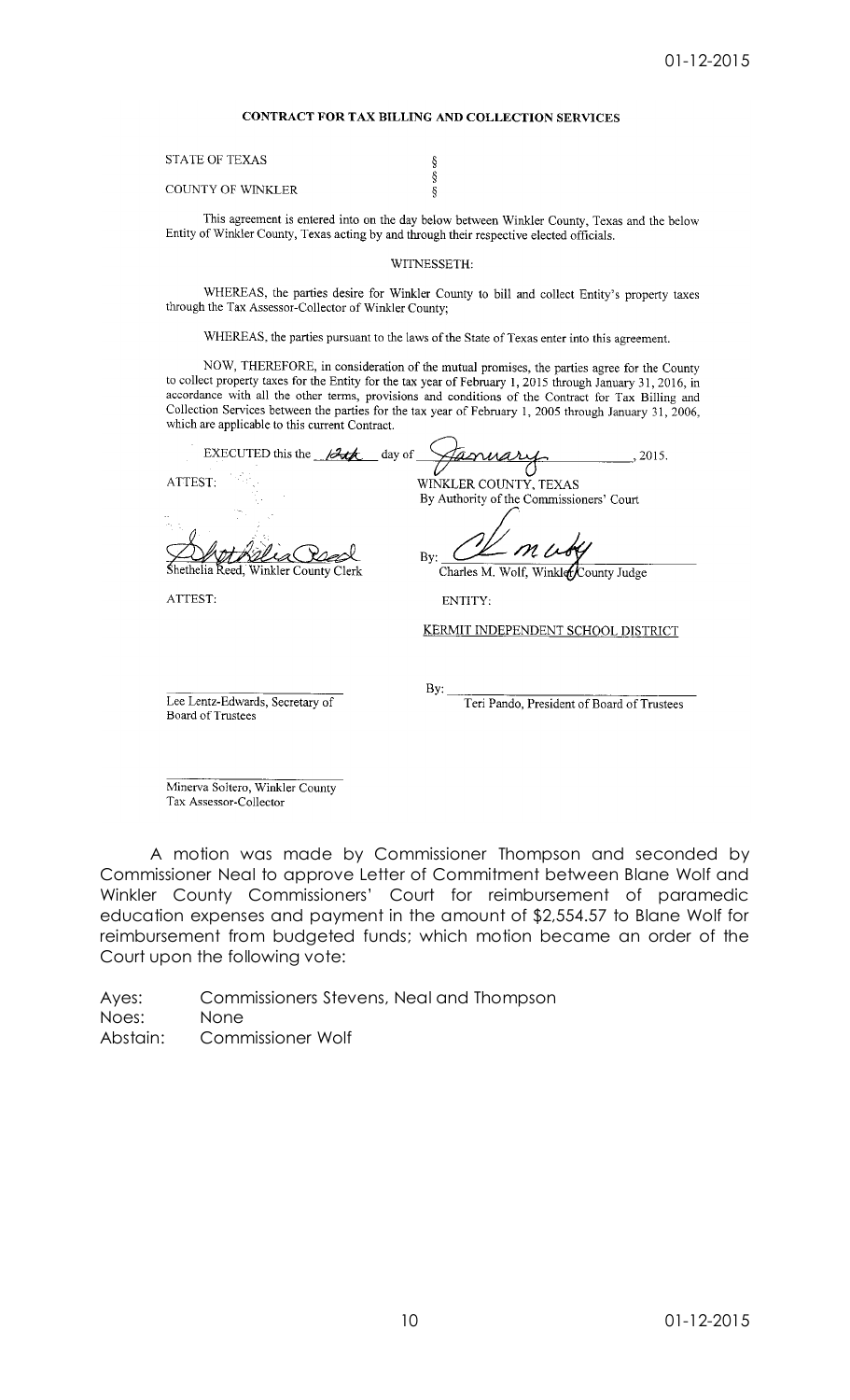# **COMMISSIONERS' COURT WINKLER COUNTY**

P.O. Drawer Y, Kermit, TX 79745

### January 6, 2015

I, Blane Wolf (name of employee), do hereby agree to reimburse Winkler County the total amount of Two thousand five hundred fifty-four and 57/100 Dollars (\$2,554.57) which Winkler County paid to Blane Wolf for reimbursement of funds paid to Odessa College and Odessa College Bookstore for my paramedic certification if any of the following occur:

- 1. I withdraw from the paramedic certification class prior to completion.
- 2. I fail the paramedic certification class.
- 3. I am unable to obtain paramedic certification after completing the educational requirements.
- 4. I relocate out of Winkler County and resign my employment with Winkler County EMS prior to two (2) years of obtaining my paramedic certification.

I understand that the Two thousand five hundred fifty-four and 57/100 Dollars (\$2,554.57) will be deducted from my payroll check from Winkler County. If my payroll check is not sufficient to pay the amount due to Winkler County, then I agree to pay any remaining balance through a payment schedule.

Linne NWY SMT B <u> hethelia Rosa</u>

 $D_{\text{late}}$  $\text{O}\left(\frac{1}{2}\right)$ 

Randy Neal

Comm., Pct. 3

Charles M. Wolf Billy Stevens County Judge Comm., Pct. 1

Robbie Wolf Comm., Pct. 2 Billy Ray Thompson Comm., Pct. 4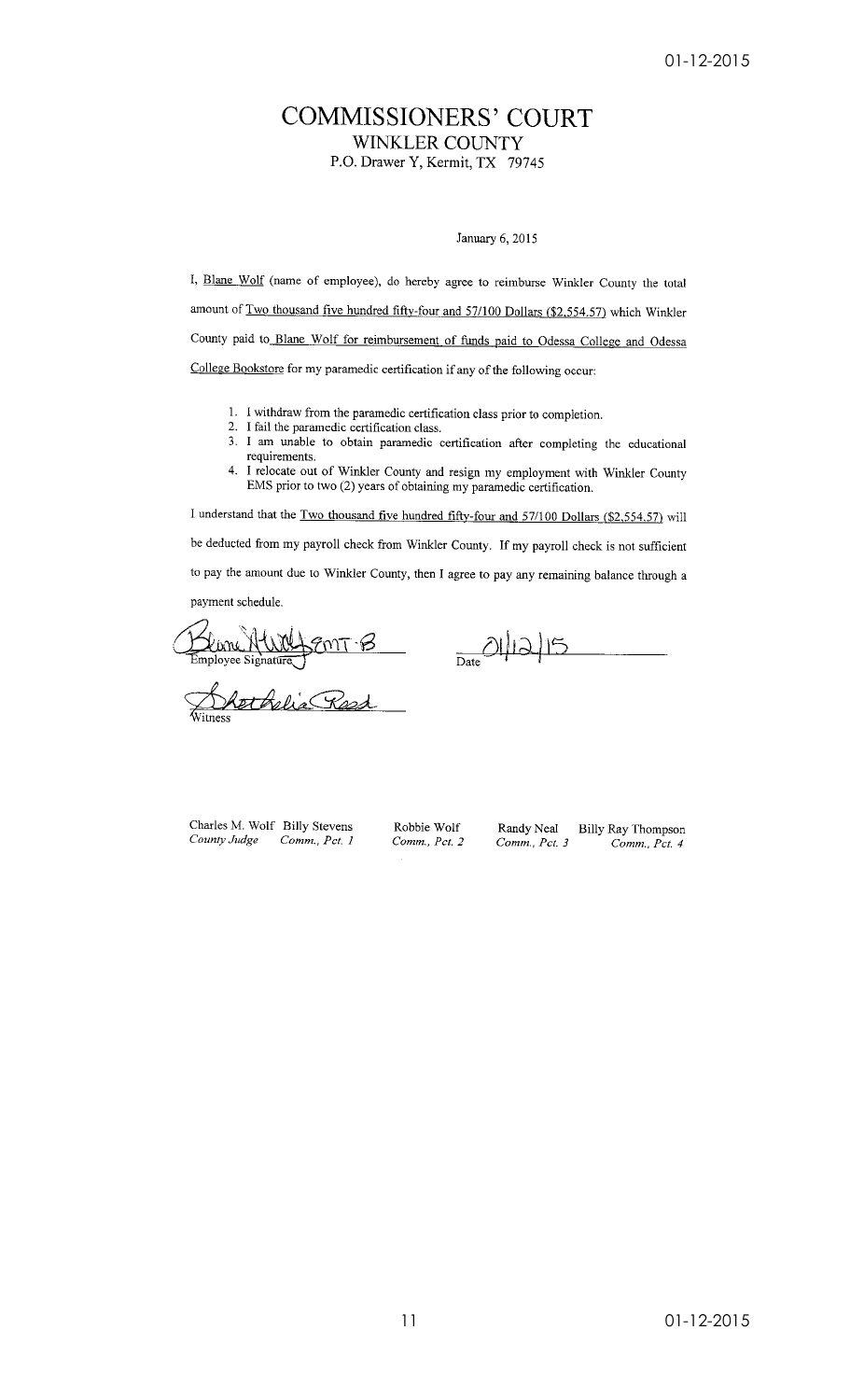. . . . . . . . . . . . . . . . TRVOICE & SCHEDULE TD: 0317274 Semester: 15/SP 01/06/15<br>Pay Online 1.1 Apple 2011 Semester: 15/SP 01/06/15 Pay Online : https://webadvisor.odessa.edu<br>Pay In Person : Visit the Wrangler Express Center (main college entrance)<br>Pay In Person : Visit the Wrangler Express Center (main college entrance)<br>Pay By Phone : Cashier (432)335 NOTICE OF FINANCIAL OBLIGATION: A student who fails to make full payment<br>of tuition and fees, including any incidental fees and heli payment DILLE OF FINANCIAL OBLIGATION: A student who fails to make full payment<br>of tuition and fees, including any incidental fees and late fees, by<br>the end of the semester may be referred to a collection agency and will<br>be liable Blane A. Wolf Diane A. WOIL<br>PO Box 192<br>Wink TX 79789 Payment is due on 01/10/15. It is your responsibility to drop/withdraw<br>from your course(s) if you are unable to pay. Contact a student support<br>specialist to learn about payment options: (432)335-6400 Tuition (Out Dist) .... 1288.00<br>Student Services Fee ... 220.00<br>Activity Fee ......... 22.00<br>Activity Fee .......... 72.00<br>Internet / VCT Fee ......... 15.00<br>Other Charges ......... 192.00<br>Total Per Fees Payments Received.......<br>Financial Aid Credits...<br>Other Credits ..........<br>Acad.Progress Discount..<br>1st 3 OC Hrs Free Disc..  $0.00$  $0.00$ <br> $0.00$  $0.00$  $0.00$ Balance Due (15/SP)... 1809.00 Cr  $\mathbf{1}$ EMSP 1338 F02C Intro to Advanced Practice EST 106 08:00-12:00 TTH 3<br>
K. Vaught 01/14/15 - 03/06/15 EST 106 08:00-12:00 TTH  $01/14/15 - 03/06/15$ First eight week course  $(1/14-3/6)$  Students must have consent of department director, Bobby Valles. EMSP 1356 F31C Patient Assessment/Airway Mg EST 106 08:00-12:00 TTH<br>K. Vaught 03/17/15 - 05/07/15 EST 1 ..<br>106 08:00-12:00 TTH  $03/17/15 - 05/07/15$ Second eight week course (3/17-5/7). Students must have consent of department director, Bobby Valles. EMSP 2348 F51C Emergency Pharmacology EST 106 01:00-03:00 TTH 3<br>01/14/15 - 05/07/15 EST 106 01:00-03:00 TTH Vaught  $K,$  $01/14/15 - 05/07/15$ Sixteen week course, (1/14 - 05/07) Students must have consent of department director, Bobby Valles. COLL 0171 W03C Strategies for Success WEB WEB Times are TBA 1<br>F. Torrez 01/14/15 - 03/06/15 WEB TBA -**TBA** Web Based Instr. 01/14/15 - 03/06/15 First eight week course  $(1/14-3/6)$  $0317274 - 15/SP - Blane A. Wolf$ Total Credits: 11 . . . . . . . . . . . . . . . . . . <u>. . . . .</u> . . . 0317274 - 15/SP - Blane A. Wolf Continued on Page 2 INVOICE & SCHEDING ---------------<br>01/06/15<br>-----------------------<br>-Pay Online : https://webadvisor.odessa.edu<br>Pay Inferment : https://webadvisor.odessa.edu<br>Pay Infermon : Visit the Wrangler Express Center (main college entrance)<br>Pay By Phone : Cashier (432)335-6419 Student Accounts (432)3 NOTICE OF FINANCIAL OBLIGATION: A student who fails to make full payment<br>of tuition and fees, including any incidental fees and late fees, by<br>the end of the semester may be referred to a collection agency and will<br>be liabl Blane A. Wolf<br>PO Box 192 Wink TX 79789 =================== ............  $C_{\mathcal{T}}$  $\mathbb{P}$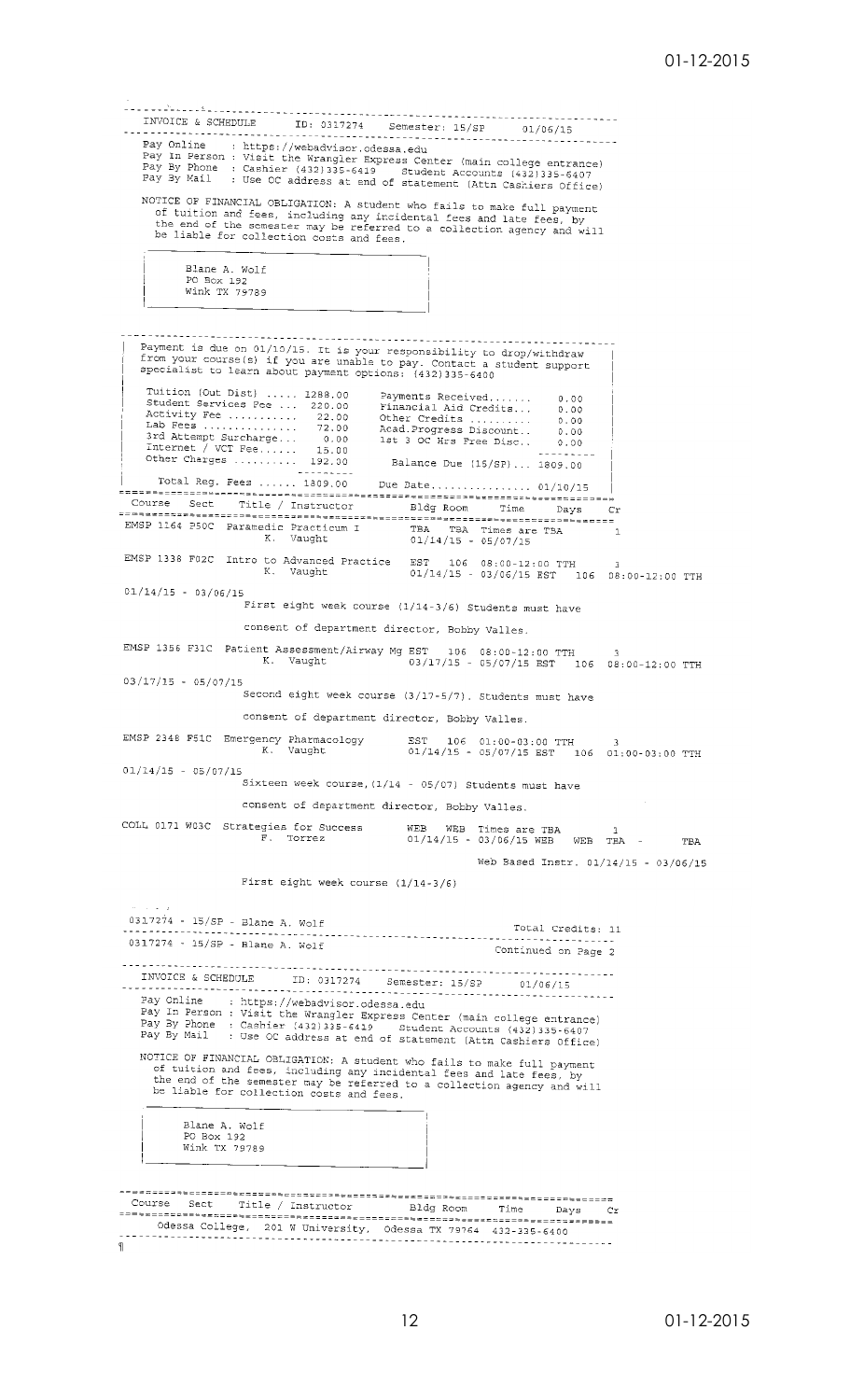

A motion was made by Commissioner Stevens and seconded by Commissioner Thompson to approve purchase of John Deere 8800A Terrain Cut Loading Deck Mower with canopy for Winkler County Golf Course in the amount of \$55,700.00, with \$44,000.00 coming from budgeted capital expenditures and \$11,700.00 from budgeted pump and wells funds; which motion became an order of the Court upon the following vote:

Ayes: Commissioners Stevens, Wolf, Neal and Thompson Noes: None

A motion was made by Commissioner Thompson and seconded by Commissioner Neal to approve payment in the amount of \$7,280.00 to Diamond A Ranch for caliche for County Road 409 from budgeted lateral road funds; which motion became an order of the Court upon the following vote:

Ayes: Commissioners Stevens, Wolf, Neal and Thompson Noes: None

A motion was made by Commissioner Neal and seconded by Commissioner Thompson to receive fourth (4th) quarter report of Winkler County Accident Prevention Program; which motion became an order of the Court upon the following vote: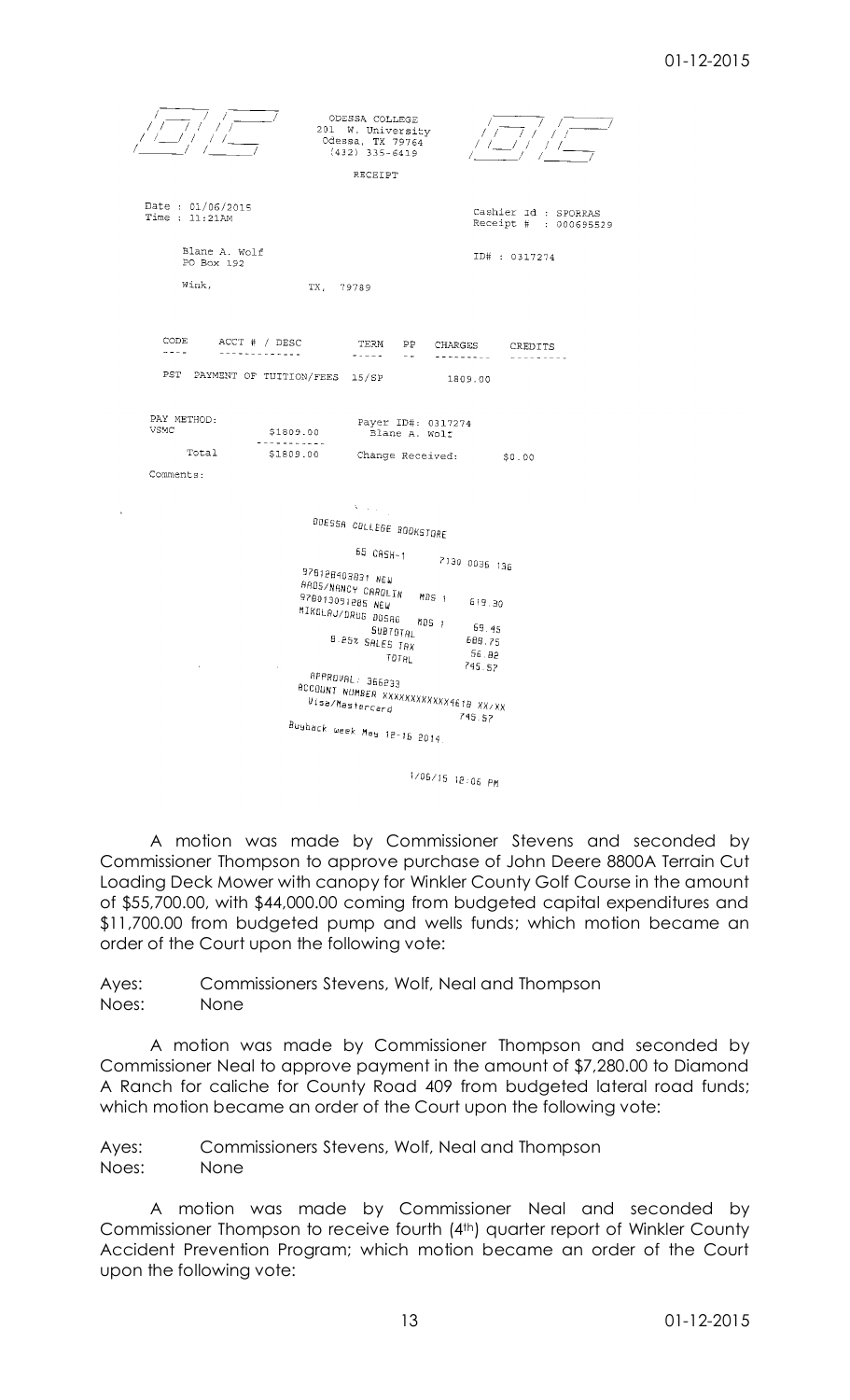Ayes: Commissioners Stevens, Wolf, Neal and Thompson Noes: None

# **QUARTERLY REPORT OF THE WINKLER COUNTY ACCIDENT PREVENTION PROGRAM**<br>QUARTER ENDING DECEMBER 31, 2014

**Committee Members:**<br>Randy Neal, Co-Coordinator Walter Roberts John Henderson James Everett Vida Simpson, Co-Coordinator

Dana Shipley Dana Sinpicy<br>Don Kapka<br>Renee Treadwell George Keely Geneva Baker

Robbie Wolf, Co-Coordinator Robbie Wolf, et<br>Ronnie Flowers<br>John Leavitt Mark Terry

From July 1 to September 30, 2014, there were two (2) county incidents reported. The following incidents were added to the Winkler County Accident Log during the second quarter.

| Filed With<br>Workers<br>Comp<br>Insurance | Injury                                  | Medical<br>Treatment | Lost<br>Time |
|--------------------------------------------|-----------------------------------------|----------------------|--------------|
| Yes                                        | Left Wrist - Strain                     | WCMH Emer. Room      | None         |
|                                            | <b>Winkler County Memorial Hospital</b> |                      |              |
| Yes                                        | Knee - Contusion                        | WCMH Emer. Room      | None         |

Safety training given for the fourth quarter from October 1 to December 31, 2014:

None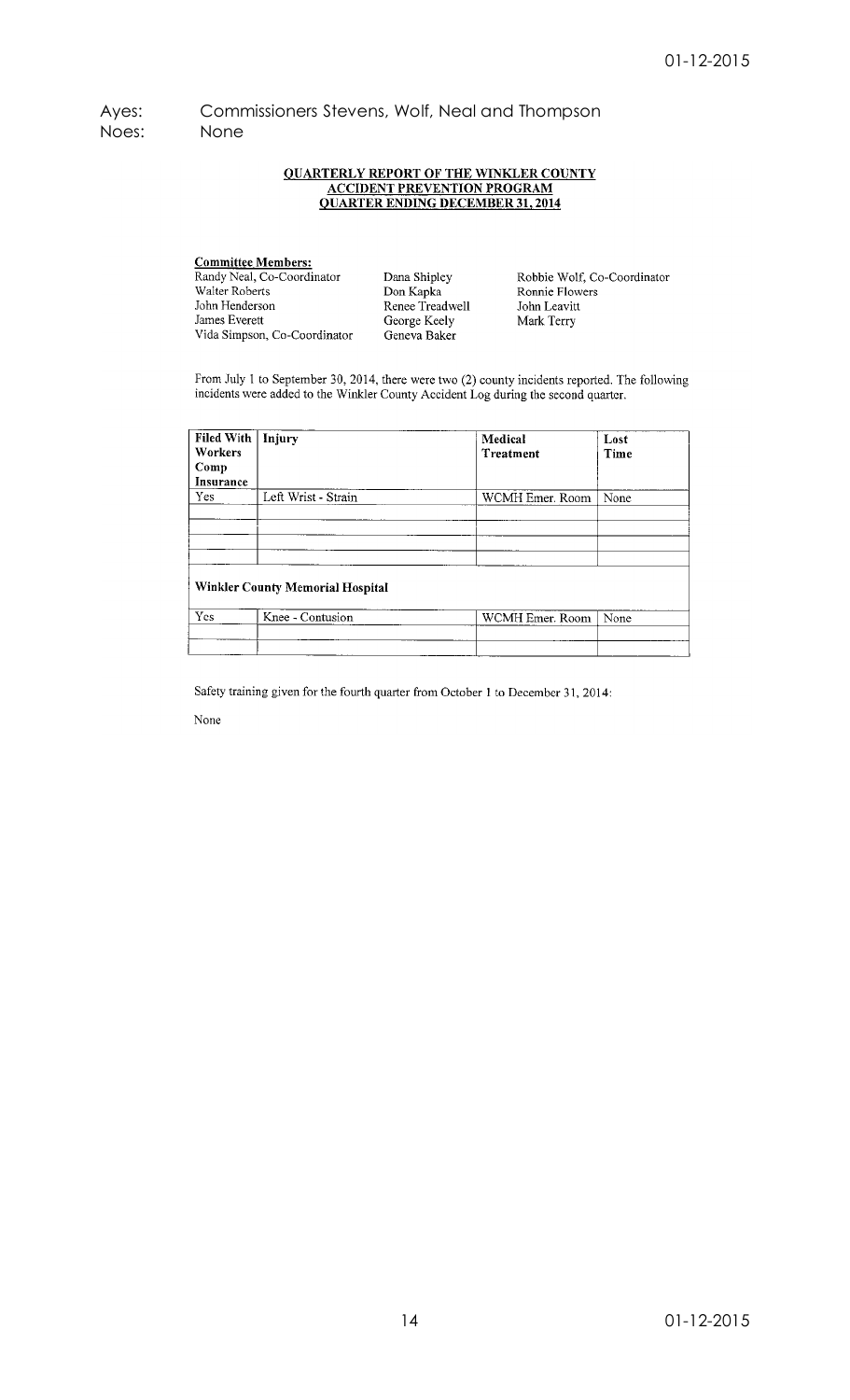| 3rd Quarter<br><b>2nd Quarter</b><br>4713728<br>4712793<br>ö<br>1st Quarter<br>4731736<br>4785234<br>4726080<br>4690006<br>4th Quarter<br>ō<br>1713728<br>1694031<br>1945451<br>2669081<br>Report<br>Date of 1st<br>1/24/2014<br>9/19/2014 8/20/2014<br>6/27/2014 5/26/2014 Closed<br>4/30/2014<br>125/2014<br>1972014<br>T1/4/2014 10/24/2014 Closed<br>12/2014<br>1702/5/6<br>4/3/2014<br>3/5/2014<br>g<br>इ<br>g<br>g<br>8/29/2014 Closed<br>2/12/2014 Closed<br>4/1/2014 Crosed<br>4/16/2014 Crosed<br>2/24/2014 Closed<br>2/28/2014 Closed<br>I/23/2014 Closed<br>2/4/2014 Closed<br><b>SLATUS</b><br><b>SU410S</b><br><b>TOTALS</b><br><b>SULVIS</b><br><b>SUIVIS</b><br><b>TOTALS</b><br>TOTALS<br>5<br>5<br>5<br>69 (s)<br>TOTPD<br>'n<br>U)<br>ů,<br>ø<br>tn,<br>ø<br>ç,<br>th,<br>v,<br>cn<br>o<br>÷,<br>m<br>e,<br>é4<br><b>Dation</b><br>TOTPD<br>Ø<br>49<br>₩<br>deliol<br>61<br>÷,<br>œ<br>€Ĥ<br>U,<br><b>S43.58</b><br>384.60 \$<br>543.58<br>30,782<br>384.60<br>284.00<br>94.05<br>8,00<br>,<br>ı<br>$\mathbf{I}$<br>×,<br>ı<br>,<br>5<br>ø<br><b>REMRES</b><br>ç,<br>↔<br>Įω<br><b>s</b><br>۱m<br>G)<br><b>REMRES</b><br>ø<br>i sa<br>١o<br>¢,<br>e,<br>ø<br>۰<br>ç,<br>ç,<br><b>REMRES</b><br><b>SA</b><br>49<br>ċ,<br><u>ی</u><br>€A<br>co.<br>€A<br><b>REMRES</b><br>49<br>49<br>í,<br>$\ddot{\phantom{0}}$<br>k<br>$\ddot{\phantom{0}}$<br>ï<br>ı<br>,<br>$\ddot{\phantom{0}}$<br>,<br>í.<br>ï<br>$\blacksquare$<br>í.<br>ï<br>69<br><b>TOTINC</b><br>69<br>6<br>₩<br>g,<br>G,<br>49<br>₩<br>₩,<br>k۹<br>ø<br>€<br><b>TOTING</b><br>$\bullet$<br>ó٩<br>ŧ۵<br>ta<br>ø<br><b>TOTING</b><br>€Ą<br>€A<br>ø<br><b>SA</b><br>69<br>o<br>⇔<br>↮<br>t.<br>49<br><b>TOTINC</b><br>384.60<br>543.58<br>387.06<br>384.60<br>- Brain<br>543.58 Back - Lumbar<br>284 00 Eye - Right<br>94.06 Arm-Left<br>9.00 Mrist Left<br>,<br>ř.<br>ı<br>,<br>ł<br>ï<br>ı,<br>ï<br>ï<br>í.<br>Wilst-Left<br>BODY PART DESC<br><b>Shoulder</b><br>BODY PART DESC<br><b>BODY PART DESC</b><br>BODY PART DESC<br>Knee<br>Eye - Left<br>Mouth<br>Brain<br><b>NATURE DESC</b><br><b>NATURE DESC</b><br><u>Sprain</u><br><b>Dislocation</b><br><b>Strain</b><br><b>MATURE DESC</b><br>Stress - Mental<br>Strain<br>Bite/Sting<br>Bioot<br>Eye Injury<br><b>IOther</b><br>Eye Injury<br><b>NATURE DESC</b><br>Death<br>CAUSE DESC<br>Fall/slip - other<br>CAUSE DESC<br>Struck/Injured - Other<br>CAUSE DESC<br>Fall, Sitp or Trip NOC<br>Strain/Overexert-Lift/Lowering<br>Other/No Special Event<br>CAUSE DESC<br>Other/No Special Event<br>Bite/Sting Animal, Insect,<br>Exposure to - Other<br>Other/No Special Event<br>Foreign substance - eye<br>Human |
|----------------------------------------------------------------------------------------------------------------------------------------------------------------------------------------------------------------------------------------------------------------------------------------------------------------------------------------------------------------------------------------------------------------------------------------------------------------------------------------------------------------------------------------------------------------------------------------------------------------------------------------------------------------------------------------------------------------------------------------------------------------------------------------------------------------------------------------------------------------------------------------------------------------------------------------------------------------------------------------------------------------------------------------------------------------------------------------------------------------------------------------------------------------------------------------------------------------------------------------------------------------------------------------------------------------------------------------------------------------------------------------------------------------------------------------------------------------------------------------------------------------------------------------------------------------------------------------------------------------------------------------------------------------------------------------------------------------------------------------------------------------------------------------------------------------------------------------------------------------------------------------------------------------------------------------------------------------------------------------------------------------------------------------------------------------------------------------------------------------------------------------------------------------------------------------------------------------------------------------------------------------------------------------------------------------------------------------------------------------------------------------------------------------------------------------------------------------------------------------------------------------------------------------------------------------------------------------------------------------------------------------------------|
|                                                                                                                                                                                                                                                                                                                                                                                                                                                                                                                                                                                                                                                                                                                                                                                                                                                                                                                                                                                                                                                                                                                                                                                                                                                                                                                                                                                                                                                                                                                                                                                                                                                                                                                                                                                                                                                                                                                                                                                                                                                                                                                                                                                                                                                                                                                                                                                                                                                                                                                                                                                                                                                    |
|                                                                                                                                                                                                                                                                                                                                                                                                                                                                                                                                                                                                                                                                                                                                                                                                                                                                                                                                                                                                                                                                                                                                                                                                                                                                                                                                                                                                                                                                                                                                                                                                                                                                                                                                                                                                                                                                                                                                                                                                                                                                                                                                                                                                                                                                                                                                                                                                                                                                                                                                                                                                                                                    |
|                                                                                                                                                                                                                                                                                                                                                                                                                                                                                                                                                                                                                                                                                                                                                                                                                                                                                                                                                                                                                                                                                                                                                                                                                                                                                                                                                                                                                                                                                                                                                                                                                                                                                                                                                                                                                                                                                                                                                                                                                                                                                                                                                                                                                                                                                                                                                                                                                                                                                                                                                                                                                                                    |
|                                                                                                                                                                                                                                                                                                                                                                                                                                                                                                                                                                                                                                                                                                                                                                                                                                                                                                                                                                                                                                                                                                                                                                                                                                                                                                                                                                                                                                                                                                                                                                                                                                                                                                                                                                                                                                                                                                                                                                                                                                                                                                                                                                                                                                                                                                                                                                                                                                                                                                                                                                                                                                                    |
|                                                                                                                                                                                                                                                                                                                                                                                                                                                                                                                                                                                                                                                                                                                                                                                                                                                                                                                                                                                                                                                                                                                                                                                                                                                                                                                                                                                                                                                                                                                                                                                                                                                                                                                                                                                                                                                                                                                                                                                                                                                                                                                                                                                                                                                                                                                                                                                                                                                                                                                                                                                                                                                    |
|                                                                                                                                                                                                                                                                                                                                                                                                                                                                                                                                                                                                                                                                                                                                                                                                                                                                                                                                                                                                                                                                                                                                                                                                                                                                                                                                                                                                                                                                                                                                                                                                                                                                                                                                                                                                                                                                                                                                                                                                                                                                                                                                                                                                                                                                                                                                                                                                                                                                                                                                                                                                                                                    |
|                                                                                                                                                                                                                                                                                                                                                                                                                                                                                                                                                                                                                                                                                                                                                                                                                                                                                                                                                                                                                                                                                                                                                                                                                                                                                                                                                                                                                                                                                                                                                                                                                                                                                                                                                                                                                                                                                                                                                                                                                                                                                                                                                                                                                                                                                                                                                                                                                                                                                                                                                                                                                                                    |
|                                                                                                                                                                                                                                                                                                                                                                                                                                                                                                                                                                                                                                                                                                                                                                                                                                                                                                                                                                                                                                                                                                                                                                                                                                                                                                                                                                                                                                                                                                                                                                                                                                                                                                                                                                                                                                                                                                                                                                                                                                                                                                                                                                                                                                                                                                                                                                                                                                                                                                                                                                                                                                                    |
|                                                                                                                                                                                                                                                                                                                                                                                                                                                                                                                                                                                                                                                                                                                                                                                                                                                                                                                                                                                                                                                                                                                                                                                                                                                                                                                                                                                                                                                                                                                                                                                                                                                                                                                                                                                                                                                                                                                                                                                                                                                                                                                                                                                                                                                                                                                                                                                                                                                                                                                                                                                                                                                    |
|                                                                                                                                                                                                                                                                                                                                                                                                                                                                                                                                                                                                                                                                                                                                                                                                                                                                                                                                                                                                                                                                                                                                                                                                                                                                                                                                                                                                                                                                                                                                                                                                                                                                                                                                                                                                                                                                                                                                                                                                                                                                                                                                                                                                                                                                                                                                                                                                                                                                                                                                                                                                                                                    |
|                                                                                                                                                                                                                                                                                                                                                                                                                                                                                                                                                                                                                                                                                                                                                                                                                                                                                                                                                                                                                                                                                                                                                                                                                                                                                                                                                                                                                                                                                                                                                                                                                                                                                                                                                                                                                                                                                                                                                                                                                                                                                                                                                                                                                                                                                                                                                                                                                                                                                                                                                                                                                                                    |
|                                                                                                                                                                                                                                                                                                                                                                                                                                                                                                                                                                                                                                                                                                                                                                                                                                                                                                                                                                                                                                                                                                                                                                                                                                                                                                                                                                                                                                                                                                                                                                                                                                                                                                                                                                                                                                                                                                                                                                                                                                                                                                                                                                                                                                                                                                                                                                                                                                                                                                                                                                                                                                                    |
|                                                                                                                                                                                                                                                                                                                                                                                                                                                                                                                                                                                                                                                                                                                                                                                                                                                                                                                                                                                                                                                                                                                                                                                                                                                                                                                                                                                                                                                                                                                                                                                                                                                                                                                                                                                                                                                                                                                                                                                                                                                                                                                                                                                                                                                                                                                                                                                                                                                                                                                                                                                                                                                    |
|                                                                                                                                                                                                                                                                                                                                                                                                                                                                                                                                                                                                                                                                                                                                                                                                                                                                                                                                                                                                                                                                                                                                                                                                                                                                                                                                                                                                                                                                                                                                                                                                                                                                                                                                                                                                                                                                                                                                                                                                                                                                                                                                                                                                                                                                                                                                                                                                                                                                                                                                                                                                                                                    |
|                                                                                                                                                                                                                                                                                                                                                                                                                                                                                                                                                                                                                                                                                                                                                                                                                                                                                                                                                                                                                                                                                                                                                                                                                                                                                                                                                                                                                                                                                                                                                                                                                                                                                                                                                                                                                                                                                                                                                                                                                                                                                                                                                                                                                                                                                                                                                                                                                                                                                                                                                                                                                                                    |
|                                                                                                                                                                                                                                                                                                                                                                                                                                                                                                                                                                                                                                                                                                                                                                                                                                                                                                                                                                                                                                                                                                                                                                                                                                                                                                                                                                                                                                                                                                                                                                                                                                                                                                                                                                                                                                                                                                                                                                                                                                                                                                                                                                                                                                                                                                                                                                                                                                                                                                                                                                                                                                                    |
|                                                                                                                                                                                                                                                                                                                                                                                                                                                                                                                                                                                                                                                                                                                                                                                                                                                                                                                                                                                                                                                                                                                                                                                                                                                                                                                                                                                                                                                                                                                                                                                                                                                                                                                                                                                                                                                                                                                                                                                                                                                                                                                                                                                                                                                                                                                                                                                                                                                                                                                                                                                                                                                    |
|                                                                                                                                                                                                                                                                                                                                                                                                                                                                                                                                                                                                                                                                                                                                                                                                                                                                                                                                                                                                                                                                                                                                                                                                                                                                                                                                                                                                                                                                                                                                                                                                                                                                                                                                                                                                                                                                                                                                                                                                                                                                                                                                                                                                                                                                                                                                                                                                                                                                                                                                                                                                                                                    |
|                                                                                                                                                                                                                                                                                                                                                                                                                                                                                                                                                                                                                                                                                                                                                                                                                                                                                                                                                                                                                                                                                                                                                                                                                                                                                                                                                                                                                                                                                                                                                                                                                                                                                                                                                                                                                                                                                                                                                                                                                                                                                                                                                                                                                                                                                                                                                                                                                                                                                                                                                                                                                                                    |
|                                                                                                                                                                                                                                                                                                                                                                                                                                                                                                                                                                                                                                                                                                                                                                                                                                                                                                                                                                                                                                                                                                                                                                                                                                                                                                                                                                                                                                                                                                                                                                                                                                                                                                                                                                                                                                                                                                                                                                                                                                                                                                                                                                                                                                                                                                                                                                                                                                                                                                                                                                                                                                                    |
|                                                                                                                                                                                                                                                                                                                                                                                                                                                                                                                                                                                                                                                                                                                                                                                                                                                                                                                                                                                                                                                                                                                                                                                                                                                                                                                                                                                                                                                                                                                                                                                                                                                                                                                                                                                                                                                                                                                                                                                                                                                                                                                                                                                                                                                                                                                                                                                                                                                                                                                                                                                                                                                    |
|                                                                                                                                                                                                                                                                                                                                                                                                                                                                                                                                                                                                                                                                                                                                                                                                                                                                                                                                                                                                                                                                                                                                                                                                                                                                                                                                                                                                                                                                                                                                                                                                                                                                                                                                                                                                                                                                                                                                                                                                                                                                                                                                                                                                                                                                                                                                                                                                                                                                                                                                                                                                                                                    |
|                                                                                                                                                                                                                                                                                                                                                                                                                                                                                                                                                                                                                                                                                                                                                                                                                                                                                                                                                                                                                                                                                                                                                                                                                                                                                                                                                                                                                                                                                                                                                                                                                                                                                                                                                                                                                                                                                                                                                                                                                                                                                                                                                                                                                                                                                                                                                                                                                                                                                                                                                                                                                                                    |
|                                                                                                                                                                                                                                                                                                                                                                                                                                                                                                                                                                                                                                                                                                                                                                                                                                                                                                                                                                                                                                                                                                                                                                                                                                                                                                                                                                                                                                                                                                                                                                                                                                                                                                                                                                                                                                                                                                                                                                                                                                                                                                                                                                                                                                                                                                                                                                                                                                                                                                                                                                                                                                                    |
|                                                                                                                                                                                                                                                                                                                                                                                                                                                                                                                                                                                                                                                                                                                                                                                                                                                                                                                                                                                                                                                                                                                                                                                                                                                                                                                                                                                                                                                                                                                                                                                                                                                                                                                                                                                                                                                                                                                                                                                                                                                                                                                                                                                                                                                                                                                                                                                                                                                                                                                                                                                                                                                    |
|                                                                                                                                                                                                                                                                                                                                                                                                                                                                                                                                                                                                                                                                                                                                                                                                                                                                                                                                                                                                                                                                                                                                                                                                                                                                                                                                                                                                                                                                                                                                                                                                                                                                                                                                                                                                                                                                                                                                                                                                                                                                                                                                                                                                                                                                                                                                                                                                                                                                                                                                                                                                                                                    |
|                                                                                                                                                                                                                                                                                                                                                                                                                                                                                                                                                                                                                                                                                                                                                                                                                                                                                                                                                                                                                                                                                                                                                                                                                                                                                                                                                                                                                                                                                                                                                                                                                                                                                                                                                                                                                                                                                                                                                                                                                                                                                                                                                                                                                                                                                                                                                                                                                                                                                                                                                                                                                                                    |
|                                                                                                                                                                                                                                                                                                                                                                                                                                                                                                                                                                                                                                                                                                                                                                                                                                                                                                                                                                                                                                                                                                                                                                                                                                                                                                                                                                                                                                                                                                                                                                                                                                                                                                                                                                                                                                                                                                                                                                                                                                                                                                                                                                                                                                                                                                                                                                                                                                                                                                                                                                                                                                                    |
|                                                                                                                                                                                                                                                                                                                                                                                                                                                                                                                                                                                                                                                                                                                                                                                                                                                                                                                                                                                                                                                                                                                                                                                                                                                                                                                                                                                                                                                                                                                                                                                                                                                                                                                                                                                                                                                                                                                                                                                                                                                                                                                                                                                                                                                                                                                                                                                                                                                                                                                                                                                                                                                    |

|                           |                                       | ξ                    |        |                             |  |                     | pinius loth keekes louw poolise maios maios | <b>Case Dealer</b>         | <b>POINT DEPA</b>                                                                         |
|---------------------------|---------------------------------------|----------------------|--------|-----------------------------|--|---------------------|---------------------------------------------|----------------------------|-------------------------------------------------------------------------------------------|
|                           | "+LOZ/P/L.                            | 14 10/24/2014 Closed |        |                             |  | <b>MY1SI - Left</b> | Sprain                                      | Fall/slip - other          | op buixiem.<br>al, leg stiffened and would not move. Fell face first and injured left wri |
| $\frac{4945451}{5124432}$ | uado   212/2014   213/2014   214/2020 |                      | 700.00 | 300.00   \$ 1.000.00   Knee |  |                     | Contusion                                   | Fall/slip/trp - same level | alpped on<br><b>TIME KTEE</b>                                                             |
|                           |                                       |                      |        |                             |  |                     |                                             |                            |                                                                                           |
|                           |                                       |                      |        |                             |  |                     |                                             |                            |                                                                                           |
|                           |                                       |                      |        |                             |  |                     |                                             |                            |                                                                                           |
|                           |                                       |                      |        |                             |  |                     |                                             |                            |                                                                                           |
|                           |                                       |                      |        |                             |  |                     |                                             |                            |                                                                                           |
|                           |                                       |                      |        |                             |  |                     |                                             |                            |                                                                                           |

# 00.0001 s 1 00.005 s 1 00.001 s 1 00001 s 1 00001 s 1 00001 s 1 00001 s 1 0001 s 1 0001 s 1 0001 s 1 0001 s 1 0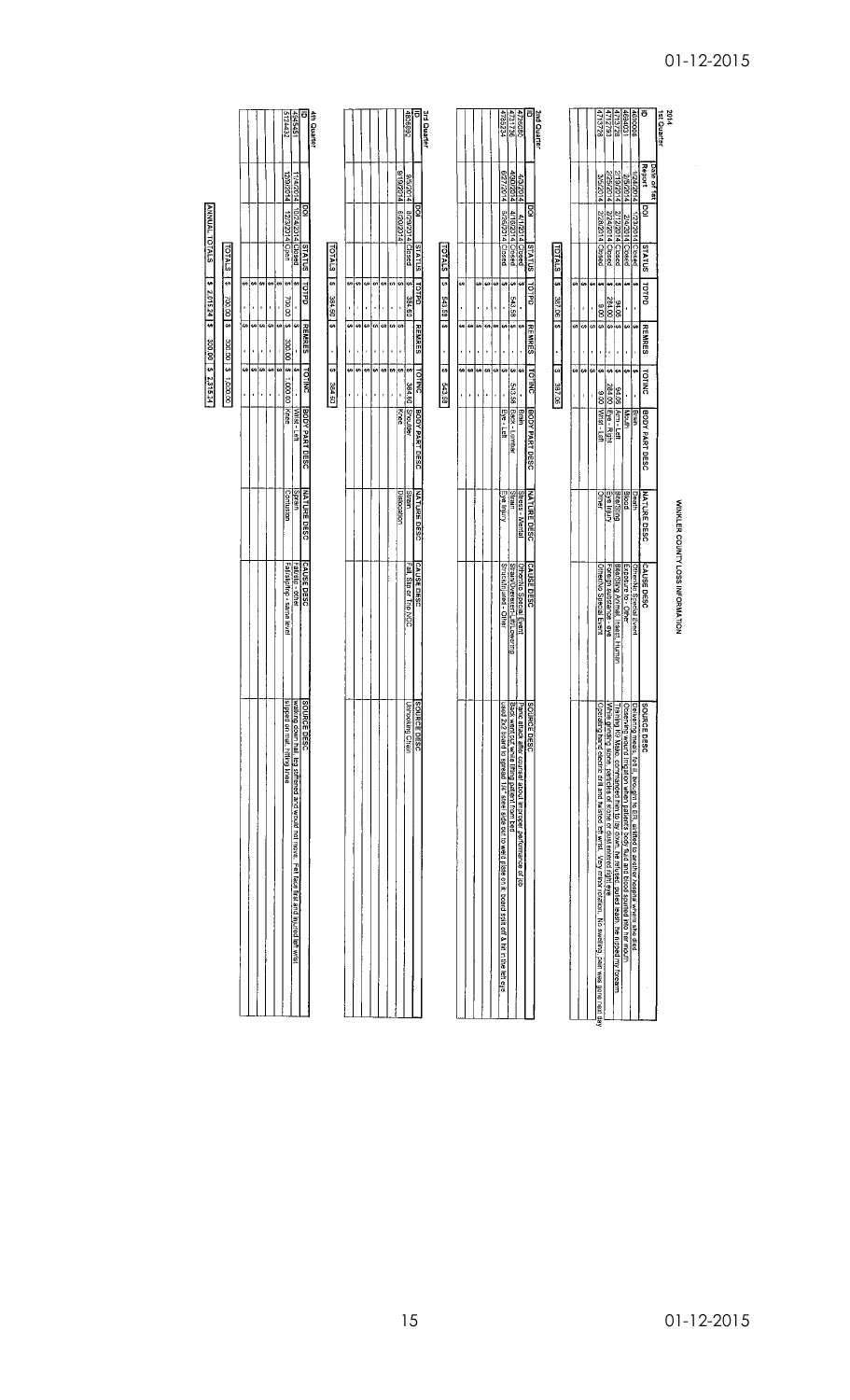| 61/01/2015 19:08:55 | 4713728<br>STEEL SIDE OUT TO<br>128804                                             | 4785234<br>133903                                                                           | $\widetilde{\mathbf{z}}$<br><b>UNHO OKING CHAIN</b><br>136851                                   | 7669087<br>WALKING DOWN THE H 11/19/2014<br><b>St66C1</b>                       | Date of Loss: 2014<br>Description<br>Status: Closed<br>4945451<br><b>Claimant Name</b><br><b>Prior Crain Number</b><br><b>Claim Number</b> | <b>S&amp;C ELEMENT SQUE SASS</b>           |
|---------------------|------------------------------------------------------------------------------------|---------------------------------------------------------------------------------------------|-------------------------------------------------------------------------------------------------|---------------------------------------------------------------------------------|--------------------------------------------------------------------------------------------------------------------------------------------|--------------------------------------------|
|                     | 9/23/2014<br>2/28/2014<br>Closed                                                   | 6/26/2014<br>Closed                                                                         | 12/3/2014<br>4/29/2014<br>Closed                                                                | 10/24/2014<br>Closed                                                            | Last Closed<br><b>Date of Loss</b><br>å<br>M                                                                                               |                                            |
|                     | $\overline{\delta}$<br>EMT PARAMEDIC<br><b>EMERGENCY</b><br>WINKLER COUNTY         | <b>MAINTENANCE</b><br><b>COUNTY</b><br>MAINTENANCE<br>PUBLIC WORKS<br><b>WINKLER COUNTY</b> | $M_0$<br><b>GENERAL LABORER</b><br><b>NAONSNO</b><br><b>DEPARTMENT</b><br><b>WINKLER COUNTY</b> | ξ<br>SHIFT MANAGER<br>NMONXNO<br>WINKLER COUNTY<br>DEPARTMENT                   | <b>Subfogation</b><br>Occupation<br>Location                                                                                               | <b>NORTHER CONSISTS AND CONSISTENTIALS</b> |
| Page 173 of 175     | Upper Extremities Wrist<br>Strain<br>Lifted or Handled<br>Stepping On Object Being | Striking Against or<br>Contusion<br>Head Eye(s)                                             | Shoulder(s)<br>Fall, Slip, or Trip NOC<br>Upper Extremities<br>Strain                           | <b>Upper Extremities Wrist</b><br>Same Level<br>Fall, Sip, or Trip On<br>Sprain | <b>Cause</b>                                                                                                                               |                                            |
|                     | 0.00<br>0.00<br><b>D.OD</b>                                                        | 00.00<br>0.00                                                                               | 0.00<br>00:0<br>io.<br>S                                                                        | 0.00<br>0.00<br>0.01                                                            | Outstanding<br>NDEMMITY<br>panical                                                                                                         |                                            |
|                     | 0.00<br>0.00<br>0.00                                                               | 0.00<br>0.00                                                                                | 384.60<br>384.60<br>0.00                                                                        | oo<br>o.oo<br>0.00                                                              | Outstanding<br><b>MEDICAL</b><br>ping Li<br>persing                                                                                        | To the second of the second second         |
|                     | 00'6<br>00.0<br>0.00                                                               | 0.00<br>0.00                                                                                | 0.00<br>0.00<br>00.0                                                                            | 00.00<br>0.00<br>000                                                            | <b>Outstanding</b><br><b>EXPENSE</b><br>Incurred<br>n a                                                                                    |                                            |
|                     | ē<br>0.<br>Š<br>8<br>ි<br>S                                                        | ę.<br>00.00<br>8                                                                            | Ö,<br>þ,<br>0<br>g<br>g<br>ġ                                                                    | O<br>۰<br>C<br>È,<br>ġ<br>ġ<br>S                                                | <b>En distancial de ESS</b>                                                                                                                |                                            |
| $\frac{1}{2}$       | 00.6<br>0.00<br>0.00                                                               | 0.00<br>0.00                                                                                | 384.60<br>384.60<br>oo.o                                                                        | 0.00<br>0.00<br>$0.00$                                                          |                                                                                                                                            | <b>For Maritime</b>                        |
| STOOT <sup>5</sup>  | 00.6<br>o.oo<br>0.00<br>0.00                                                       | 0.00<br>0.00<br>0.00                                                                        | 384.60<br>o.oo<br>$\overline{0.00}$                                                             | ooʻo<br>0.00<br>0.00<br>0.00                                                    | <b>Expertised</b><br><b>Conservation</b><br>Nei bornout<br>Nei bornout<br>Nei opera<br>0.00                                                |                                            |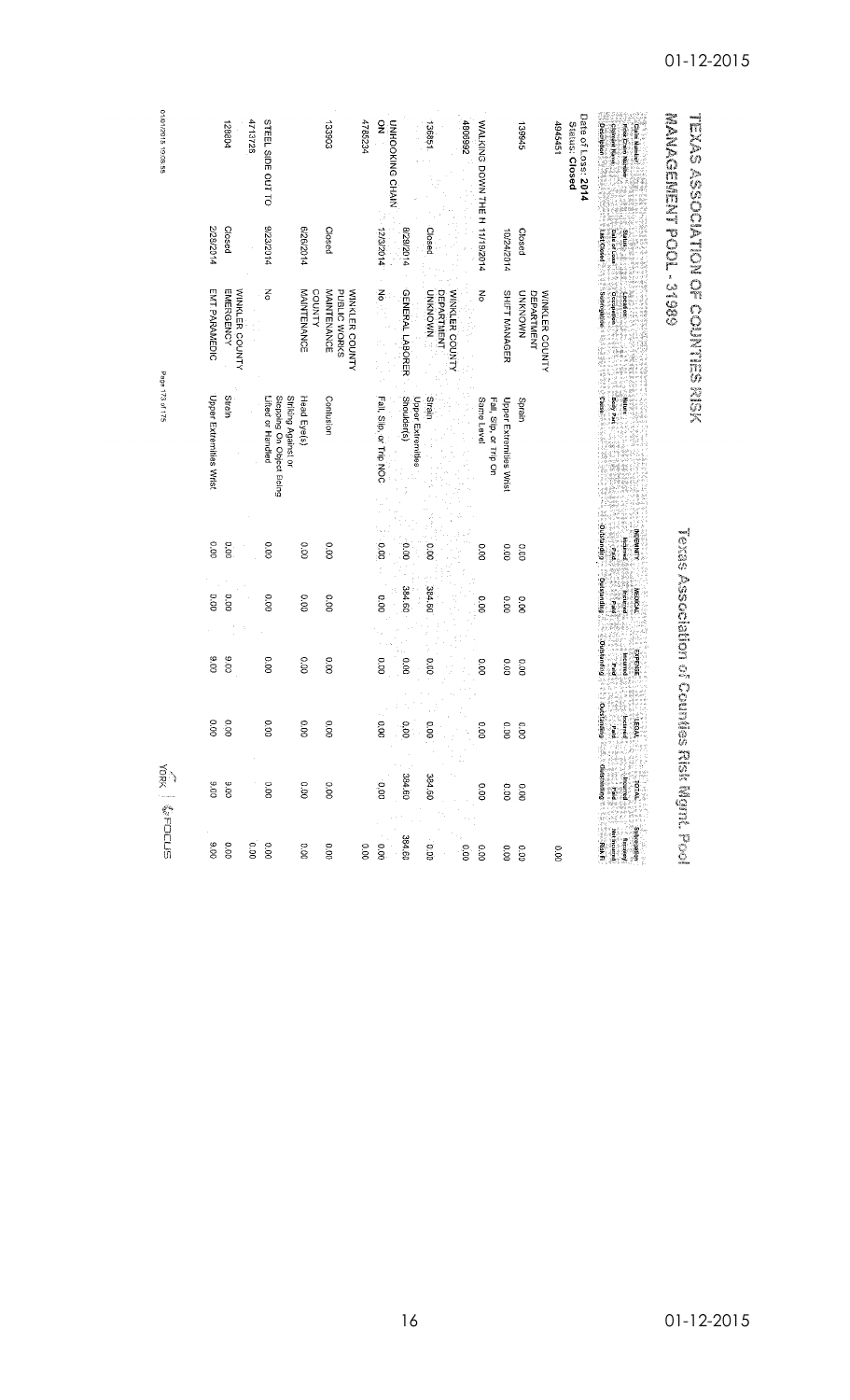| Grand Totals - 600 Claims<br>Totals for 2014 - 6 Claims<br>Totals for Closed - 6 Claims<br>Dog bite -<br>4702228<br>Foreign Object - R<br>4712793<br>Strain - L Wrist:<br>Description<br><b>Claimant Name</b><br>Prior Claim Num<br>Arni<br>102/9/9<br>2/12/2014<br>Closed<br>List Closed<br>4/2/2014<br><b>AT24/2014</b><br>Closed<br>6/18/2014<br>Date of Loss<br><b>Status</b><br>종<br><b>SHERRIFF</b><br><b>SHERIFF</b><br>WINKLER COUNTY<br>종<br>Parks<br>Subrogation<br>PUBLIC WORKS PARKS<br>WINKLER COUNTY<br>종<br>Occupation<br>Foreign Body<br>Struck or Injured By<br>Upper Extremities Lower<br><b>Body Pad</b><br>Animal or Insec<br>Am<br>Struck or Injured By<br>eaneg<br>Contusion<br>Falling or Flying Object<br>Head Eye(s)<br>Strain or<br>Mature<br>Twisting<br>ijury B)<br>1,017,532.31<br>1,035,943.31<br>18,411.00<br><b>Bupuetar</b><br>EMMIN<br>paulinist<br>óoʻo<br>0.00<br>O.OO<br><b>0.00</b><br>ÖÖ.<br>ិន<br>ខេ<br>oo.<br>$\overline{0.00}$<br>0.00<br>0.00<br>000<br>$\frac{6}{2}$<br>0.01<br>na<br>E<br>755,181.36<br>752,101.01<br>3,080.35<br>Outstanding<br>762.66<br>762.66<br>99'792<br>39'292<br>284.00<br>284.00<br><b>MEDICAL</b><br>partnar<br>94.06<br>90.16<br>o.oo<br><b>D.OO</b><br><b>0.00</b><br>0.00<br>o.oo<br>pie a<br>24,835.17<br>24,835.17<br>Dujanding<br>EXPENSE<br>00.00<br>paurau<br>8.00<br>00'6<br>00°6<br><b>S.00</b><br>0.00<br>00°6<br>0.00<br>oo oo<br>oo.o<br>0.00<br>0.00<br>0.00<br>0.00<br>ne d | <b>VORK   MAFOLUS</b> |  |  | Page 174 of 175 |                        | 01/01/2015 19:08:55 |
|-------------------------------------------------------------------------------------------------------------------------------------------------------------------------------------------------------------------------------------------------------------------------------------------------------------------------------------------------------------------------------------------------------------------------------------------------------------------------------------------------------------------------------------------------------------------------------------------------------------------------------------------------------------------------------------------------------------------------------------------------------------------------------------------------------------------------------------------------------------------------------------------------------------------------------------------------------------------------------------------------------------------------------------------------------------------------------------------------------------------------------------------------------------------------------------------------------------------------------------------------------------------------------------------------------------------------------------------------------------------------------------------------------------------------------------------------------------------|-----------------------|--|--|-----------------|------------------------|---------------------|
|                                                                                                                                                                                                                                                                                                                                                                                                                                                                                                                                                                                                                                                                                                                                                                                                                                                                                                                                                                                                                                                                                                                                                                                                                                                                                                                                                                                                                                                                   | ۶<br>g                |  |  |                 |                        |                     |
|                                                                                                                                                                                                                                                                                                                                                                                                                                                                                                                                                                                                                                                                                                                                                                                                                                                                                                                                                                                                                                                                                                                                                                                                                                                                                                                                                                                                                                                                   | 39,985.<br>Ş          |  |  |                 |                        |                     |
|                                                                                                                                                                                                                                                                                                                                                                                                                                                                                                                                                                                                                                                                                                                                                                                                                                                                                                                                                                                                                                                                                                                                                                                                                                                                                                                                                                                                                                                                   | 39,985.<br>ă          |  |  |                 |                        |                     |
|                                                                                                                                                                                                                                                                                                                                                                                                                                                                                                                                                                                                                                                                                                                                                                                                                                                                                                                                                                                                                                                                                                                                                                                                                                                                                                                                                                                                                                                                   |                       |  |  |                 |                        |                     |
|                                                                                                                                                                                                                                                                                                                                                                                                                                                                                                                                                                                                                                                                                                                                                                                                                                                                                                                                                                                                                                                                                                                                                                                                                                                                                                                                                                                                                                                                   | 8                     |  |  |                 |                        |                     |
|                                                                                                                                                                                                                                                                                                                                                                                                                                                                                                                                                                                                                                                                                                                                                                                                                                                                                                                                                                                                                                                                                                                                                                                                                                                                                                                                                                                                                                                                   | 8                     |  |  |                 |                        |                     |
|                                                                                                                                                                                                                                                                                                                                                                                                                                                                                                                                                                                                                                                                                                                                                                                                                                                                                                                                                                                                                                                                                                                                                                                                                                                                                                                                                                                                                                                                   | 8                     |  |  |                 |                        |                     |
|                                                                                                                                                                                                                                                                                                                                                                                                                                                                                                                                                                                                                                                                                                                                                                                                                                                                                                                                                                                                                                                                                                                                                                                                                                                                                                                                                                                                                                                                   |                       |  |  |                 |                        |                     |
|                                                                                                                                                                                                                                                                                                                                                                                                                                                                                                                                                                                                                                                                                                                                                                                                                                                                                                                                                                                                                                                                                                                                                                                                                                                                                                                                                                                                                                                                   | ŝ                     |  |  |                 |                        |                     |
|                                                                                                                                                                                                                                                                                                                                                                                                                                                                                                                                                                                                                                                                                                                                                                                                                                                                                                                                                                                                                                                                                                                                                                                                                                                                                                                                                                                                                                                                   | 8                     |  |  |                 |                        |                     |
|                                                                                                                                                                                                                                                                                                                                                                                                                                                                                                                                                                                                                                                                                                                                                                                                                                                                                                                                                                                                                                                                                                                                                                                                                                                                                                                                                                                                                                                                   | 8                     |  |  |                 |                        |                     |
|                                                                                                                                                                                                                                                                                                                                                                                                                                                                                                                                                                                                                                                                                                                                                                                                                                                                                                                                                                                                                                                                                                                                                                                                                                                                                                                                                                                                                                                                   |                       |  |  |                 |                        |                     |
|                                                                                                                                                                                                                                                                                                                                                                                                                                                                                                                                                                                                                                                                                                                                                                                                                                                                                                                                                                                                                                                                                                                                                                                                                                                                                                                                                                                                                                                                   | ä                     |  |  |                 |                        |                     |
|                                                                                                                                                                                                                                                                                                                                                                                                                                                                                                                                                                                                                                                                                                                                                                                                                                                                                                                                                                                                                                                                                                                                                                                                                                                                                                                                                                                                                                                                   |                       |  |  |                 |                        |                     |
|                                                                                                                                                                                                                                                                                                                                                                                                                                                                                                                                                                                                                                                                                                                                                                                                                                                                                                                                                                                                                                                                                                                                                                                                                                                                                                                                                                                                                                                                   | $\mathbf{S}$          |  |  |                 |                        |                     |
|                                                                                                                                                                                                                                                                                                                                                                                                                                                                                                                                                                                                                                                                                                                                                                                                                                                                                                                                                                                                                                                                                                                                                                                                                                                                                                                                                                                                                                                                   |                       |  |  |                 |                        |                     |
|                                                                                                                                                                                                                                                                                                                                                                                                                                                                                                                                                                                                                                                                                                                                                                                                                                                                                                                                                                                                                                                                                                                                                                                                                                                                                                                                                                                                                                                                   | $\mathbf{S}$          |  |  |                 |                        |                     |
|                                                                                                                                                                                                                                                                                                                                                                                                                                                                                                                                                                                                                                                                                                                                                                                                                                                                                                                                                                                                                                                                                                                                                                                                                                                                                                                                                                                                                                                                   |                       |  |  |                 |                        |                     |
|                                                                                                                                                                                                                                                                                                                                                                                                                                                                                                                                                                                                                                                                                                                                                                                                                                                                                                                                                                                                                                                                                                                                                                                                                                                                                                                                                                                                                                                                   | ë                     |  |  |                 |                        |                     |
|                                                                                                                                                                                                                                                                                                                                                                                                                                                                                                                                                                                                                                                                                                                                                                                                                                                                                                                                                                                                                                                                                                                                                                                                                                                                                                                                                                                                                                                                   | g                     |  |  |                 |                        |                     |
|                                                                                                                                                                                                                                                                                                                                                                                                                                                                                                                                                                                                                                                                                                                                                                                                                                                                                                                                                                                                                                                                                                                                                                                                                                                                                                                                                                                                                                                                   | $\overline{0}$        |  |  |                 |                        |                     |
|                                                                                                                                                                                                                                                                                                                                                                                                                                                                                                                                                                                                                                                                                                                                                                                                                                                                                                                                                                                                                                                                                                                                                                                                                                                                                                                                                                                                                                                                   |                       |  |  |                 |                        |                     |
|                                                                                                                                                                                                                                                                                                                                                                                                                                                                                                                                                                                                                                                                                                                                                                                                                                                                                                                                                                                                                                                                                                                                                                                                                                                                                                                                                                                                                                                                   | ġ                     |  |  |                 |                        |                     |
|                                                                                                                                                                                                                                                                                                                                                                                                                                                                                                                                                                                                                                                                                                                                                                                                                                                                                                                                                                                                                                                                                                                                                                                                                                                                                                                                                                                                                                                                   | Outstan<br>and and    |  |  |                 |                        |                     |
|                                                                                                                                                                                                                                                                                                                                                                                                                                                                                                                                                                                                                                                                                                                                                                                                                                                                                                                                                                                                                                                                                                                                                                                                                                                                                                                                                                                                                                                                   | Ē<br>i<br>12<br>      |  |  |                 |                        |                     |
|                                                                                                                                                                                                                                                                                                                                                                                                                                                                                                                                                                                                                                                                                                                                                                                                                                                                                                                                                                                                                                                                                                                                                                                                                                                                                                                                                                                                                                                                   |                       |  |  |                 |                        |                     |
|                                                                                                                                                                                                                                                                                                                                                                                                                                                                                                                                                                                                                                                                                                                                                                                                                                                                                                                                                                                                                                                                                                                                                                                                                                                                                                                                                                                                                                                                   |                       |  |  |                 | THE SCREED OF CONSOLER |                     |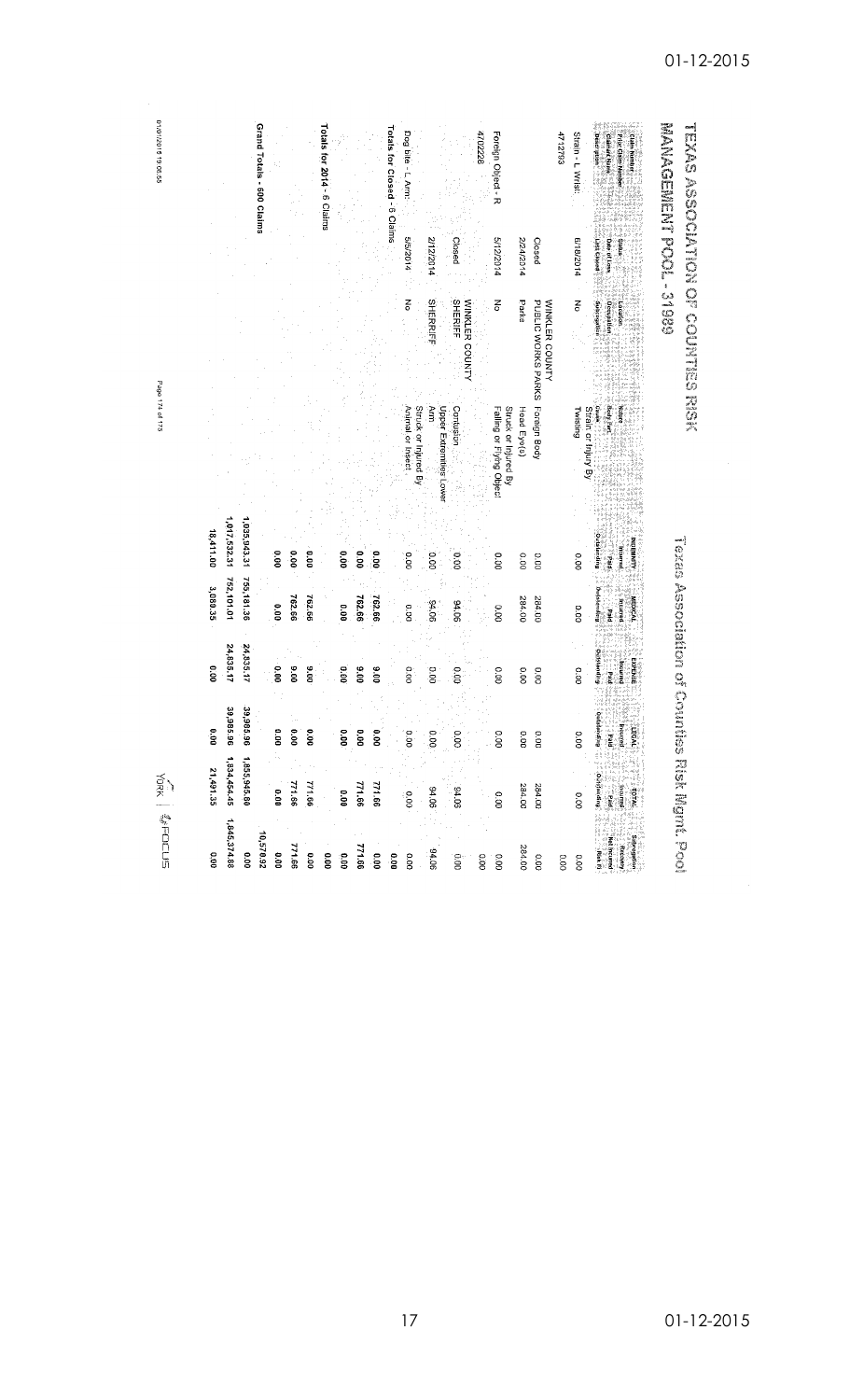| 01/01/2015 19:10:01      | 026921                                                                 | 4690006           | Blood Exposure - M                                                  |                  | 127581                                                  | 1694031 | PATIENT WAS BEING              |                | 4726080<br>130564                                                      | Lumbar back strain          |                       |                                                                | 4731736 | Date of Loss: 2014<br>Status: Closed | <b>Description</b><br><b>Claimant Name</b><br>Prior Claim Nu |                                | <b>SSLS-TOOLANEMEDVALUE</b>                    |                                      |
|--------------------------|------------------------------------------------------------------------|-------------------|---------------------------------------------------------------------|------------------|---------------------------------------------------------|---------|--------------------------------|----------------|------------------------------------------------------------------------|-----------------------------|-----------------------|----------------------------------------------------------------|---------|--------------------------------------|--------------------------------------------------------------|--------------------------------|------------------------------------------------|--------------------------------------|
|                          | Closed                                                                 |                   | 6/3/2014                                                            | 14/2014          | Closed                                                  |         | 6/30/2014                      | 4/1/2014       | Closed                                                                 | 7/31/2014                   | 4/16/2014             | Closed                                                         |         |                                      | Last Closed<br>Date of Loss                                  |                                |                                                |                                      |
|                          | <b>SERVICE</b><br>HOSPITAL FOOD<br>MEMORIAL HOSPITAL<br>WINKLER COUNTY |                   | š                                                                   | REGISTERED NURSE | HOSPITAL NURSING<br>MEMORIAL HOSPITAL<br>WINKLER COUNTY |         | ا<br>ج                         | HOUSEKEEPER    | <b>HOUSEKEEPING</b><br>MEMORIAL HOSPITAL<br>WINKLER COUNTY<br>HOSPITAL | š                           | CNA                   | WINKLER COUNTY<br>MEMORIAL HOSPITAL<br><b>HOSPITAL NURSING</b> |         |                                      | Subregation<br>Occupation<br>Localion                        |                                |                                                | <b>THE SERIES ARE ON DESIGNATION</b> |
| Page 115 of 117          | No Physical Injury                                                     |                   | $\frac{8}{3}$<br>Misc Causes Absorption,<br>Ingestion or Inhalation | Head Mouth       | No Physical Injury                                      |         | Misc Causes<br>Cumulative, NOC | Head Brain     | Mental Stress                                                          | Strain or Injury By Lifting | Trunk Lower Back Area | Strain                                                         |         |                                      | Body Par                                                     |                                |                                                |                                      |
|                          | 0.00                                                                   |                   | 0.00                                                                | 0.00             | 0.00                                                    |         | 00.00                          | 0.00           | δ.σ                                                                    | 000                         | 0.00                  | 0.00                                                           |         |                                      | <b>Perstanding</b><br><b>NDEMMIN</b><br>páritou<br>pilo      |                                |                                                |                                      |
|                          | 0.00                                                                   |                   | $\overline{\text{0.00}}$                                            | o.oo             | 0.00                                                    |         | 0.00                           | $\frac{1}{2}$  | .<br>00                                                                | 0.00                        | 543.58                | 543.58                                                         |         |                                      | Outstanding<br>pieg :                                        |                                |                                                |                                      |
|                          | 0.00                                                                   |                   | 00.00                                                               | 0.00             | 0.00                                                    |         | ö.o                            | 0.00           | 000                                                                    | 0.00                        | 0.00                  | O.OO                                                           |         |                                      | Dujpuetsing<br><b>EXPENSE</b><br>periman<br>Pie d            |                                |                                                |                                      |
|                          | ō<br>S                                                                 |                   | ö<br>8                                                              | ò<br>S           | ō<br>g                                                  |         | 9,<br>ġ.                       | O<br>ို        | Š.                                                                     | g                           | g                     | g                                                              |         |                                      | outstand<br><b>HEGAL</b><br>្នឹ<br>i<br>F                    |                                |                                                |                                      |
| <b>VORK   &amp;FOCUS</b> | 0.00                                                                   |                   | 0.00                                                                | 0.00             | 0.00                                                    |         | 0.00                           | $\frac{0}{20}$ | 000                                                                    | 0.00                        | 543.58                | <b>543.58</b>                                                  |         |                                      | <b>Constanding</b><br>règ                                    | Worker's Compensation Loss Run | TooS Association of Counties Risk Ingine, Pool |                                      |
|                          | o.oo                                                                   | $\overline{0.00}$ | 0.00                                                                | 0.00             | 000                                                     | 0.00    | 0.00                           | o.oo           | 0.00<br>0.00                                                           | 0.00                        | 543.58                | 0.00                                                           | 0.00    |                                      | outroome.<br>Subseque                                        |                                |                                                |                                      |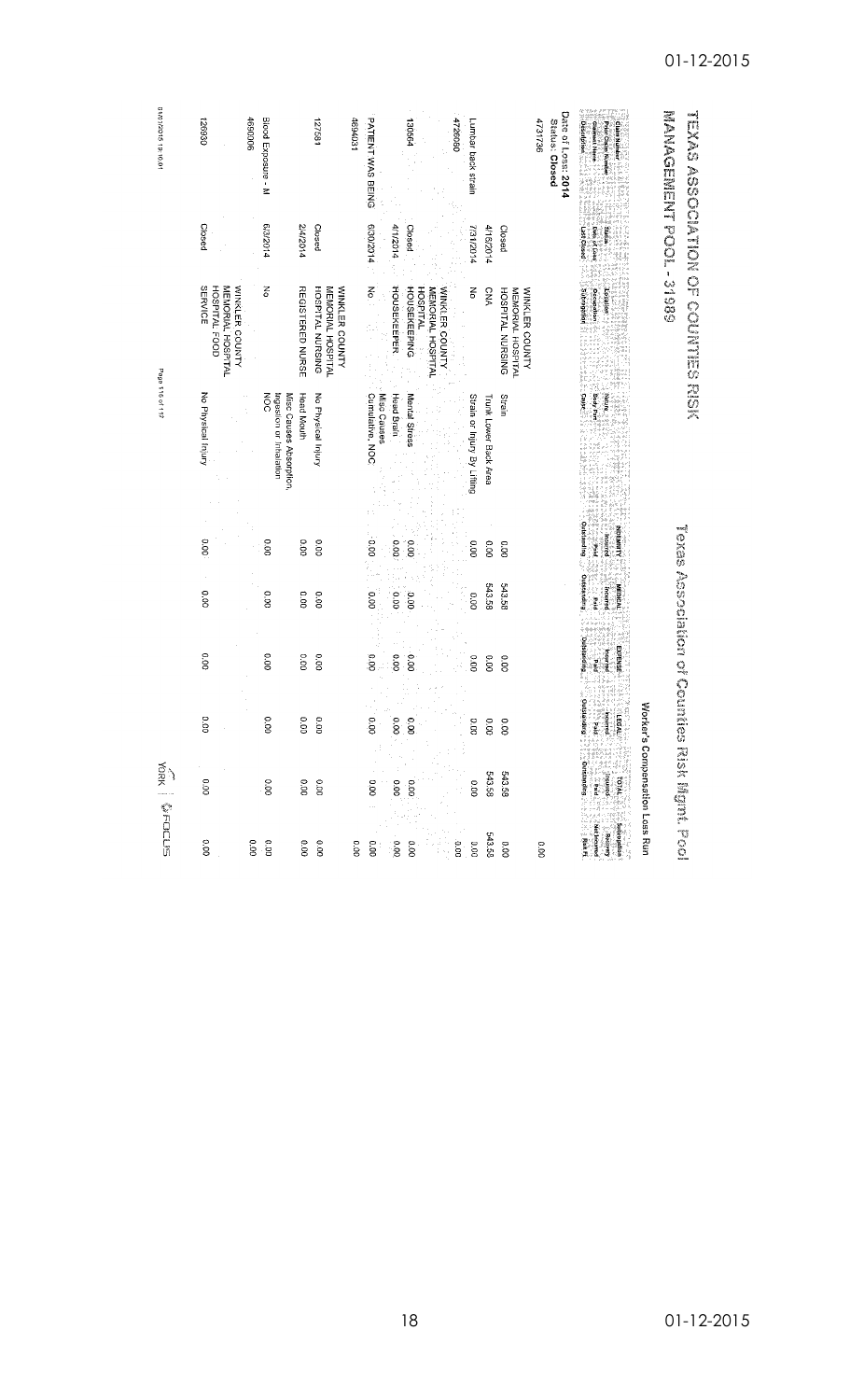| 01/01/2015 19:10:01 | Grand Totals - 347 Claims<br>Totals for 2014 - 5 Claims                                                 | Totals for Open - 1 Claims<br>Contusion to left<br>Open<br>12/3/2014<br>중<br>Admissions Clerk<br>ADMINISTRATION<br>MEMORIAL HOSPITAL<br>WINKLER COUNTY<br><b>HOSPITAL</b> | Totals for Closed - 4 Claims<br>5124432<br>Status: Open<br>Death-Non-occupati<br>3/20/2014<br><b>Lest Closed</b><br>1/23/2014<br>Date of Loss<br><b>Subregation</b><br>종<br>DIETARY COOK<br>Occupation | <b>WAGEINERY POOL: 31999</b><br><b>TEXAS ASSOCIATES IN COFIES RISKS RISKS</b> |
|---------------------|---------------------------------------------------------------------------------------------------------|---------------------------------------------------------------------------------------------------------------------------------------------------------------------------|--------------------------------------------------------------------------------------------------------------------------------------------------------------------------------------------------------|-------------------------------------------------------------------------------|
| Page 116 of 117     |                                                                                                         | Fall, Sip, or Trip On<br>Same Level<br>Lower Extremities Knee<br>Contusion                                                                                                | Physical Cause of Injury<br>Misc Causes Other Than<br>Cause <sub>.</sub><br>Head Brain<br><b>Outstanding</b><br>NDEMNITI                                                                               |                                                                               |
|                     | <b>O.OO</b><br>$\overline{\mathbf{0}}$<br>o.oo<br>o.oo<br>1,243.58<br>700.00<br><b>543.58</b><br>700.00 | $\overline{\mathbf{5}}$<br>$\frac{1}{2}$<br>0.00<br>00.00<br>$\overline{\mathrm{0.00}}$<br>700.00<br>700.00<br>00.007<br>្ត្រ<br>o.oo                                     | e.oo<br>0.00<br>0.00<br>o.oo<br>pauna<br>$\frac{1}{2}$<br>ine.<br>Supressio<br>543.58<br>543.58<br><b>MEDICA</b><br>Incurrec<br>0.00<br>0.00<br>pue d<br>0.00                                          | Mexical design of Containing                                                  |
|                     | 300.00<br>300.00<br>300.00<br>0.00                                                                      | 300.00<br>300.00<br>300.00<br>000<br>$\frac{1}{2}$<br>$\frac{1}{2}$                                                                                                       | Outstanding<br><b>EXPENSE</b><br>genred<br>$\frac{1}{2}$<br>0.00<br>00.00<br>$\frac{1}{8}$<br>o.oo<br>paid                                                                                             |                                                                               |
|                     | Ξ<br>9<br>ă<br>g<br>g<br>s                                                                              | O<br>0<br>Ρ<br>s<br>g<br>S<br>ë s                                                                                                                                         | dutstan<br>$\frac{6}{100}$<br>ŝ<br>ຸຣ<br>$\overline{8}$<br>ġ<br>ă                                                                                                                                      |                                                                               |
| Mak   MacLours      | 1,000.00<br>1,000.00<br>1,543.58<br>543.58                                                              | 1.000.00<br>1,000.00<br>00'0<br>00'000'L<br>00.00                                                                                                                         | outstanding<br>543.58<br>543.58<br>0.00<br>00.0<br>0.00                                                                                                                                                | Worker's Compensation Loss Run<br><b>Tools Building Island</b>                |
|                     | 1,543.58<br>0.00<br>0.00<br>o.oo<br>$\frac{1}{2}$<br>0.00                                               | 1,000.00<br>0.000, 1<br>.<br>0.00<br>0.00<br>$\frac{1}{2}$                                                                                                                | 543.58<br>00.00<br>o.oo<br>$\frac{1}{2}$<br>$\overline{\mathrm{co}}$<br>0.00<br>o.oo                                                                                                                   |                                                                               |

A motion was made by Commissioner Neal and seconded by Commissioner Thompson to approve Rural Health Clinic construction claims against the County and pay as per list of vouchers submitted; which motion became an order of the Court upon the following vote:

Ayes: Commissioners Stevens, Wolf, Neal and Thompson Noes: None

A motion was made by Commissioner Neal and seconded by Commissioner Thompson to approve payroll; which motion became an order of the Court upon the following vote:

Ayes: Commissioners Stevens, Wolf, Neal and Thompson Noes: None

A motion was made by Commissioner Neal and seconded by Commissioner Thompson to receive the following Monthly Reports from County Officials of fees earned and collected for the month of December, 2014;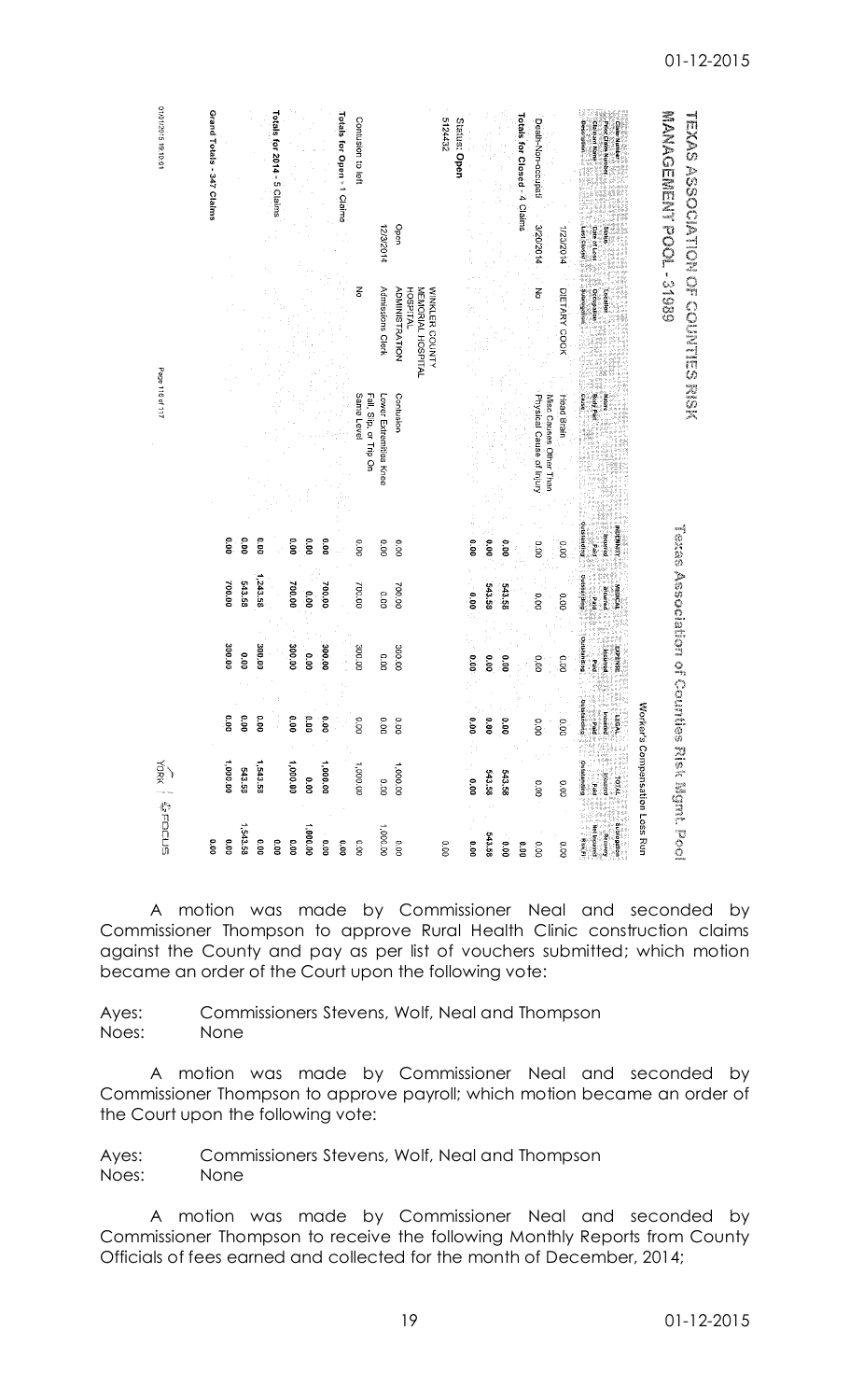| MONTHLY REPORTS                      |                                     |  |  |  |  |  |
|--------------------------------------|-------------------------------------|--|--|--|--|--|
| For the Month of                     |                                     |  |  |  |  |  |
| Hot Chec                             | Date<br>Amount<br>Received<br>22(2) |  |  |  |  |  |
| Bonnie Leck, County Judge            |                                     |  |  |  |  |  |
|                                      |                                     |  |  |  |  |  |
|                                      |                                     |  |  |  |  |  |
|                                      |                                     |  |  |  |  |  |
|                                      |                                     |  |  |  |  |  |
|                                      |                                     |  |  |  |  |  |
|                                      |                                     |  |  |  |  |  |
|                                      |                                     |  |  |  |  |  |
|                                      |                                     |  |  |  |  |  |
|                                      |                                     |  |  |  |  |  |
|                                      |                                     |  |  |  |  |  |
|                                      | $\sim$<br>$\overline{\phantom{a}}$  |  |  |  |  |  |
|                                      |                                     |  |  |  |  |  |
| Eulonda Everest, Treasurer _________ |                                     |  |  |  |  |  |
|                                      |                                     |  |  |  |  |  |
| Richard Crow, Constable Pct #1       |                                     |  |  |  |  |  |

which motion became an order of the Court upon the following vote:

Ayes: Commissioners Stevens, Wolf, Neal and Thompson Noes: None

A motion was made by Commissioner Neal and seconded by Commissioner Thompson to examine and approve bills over \$500.00 and place in line for payment; which motion became an order of the Court upon the following vote:

Ayes: Commissioners Stevens, Wolf, Neal and Thompson Noes: None

A motion was made by Commissioner Neal and seconded by Commissioner Thompson to approve claims against the County and pay as per list of vouchers submitted; which motion became an order of the Court upon the following vote:

Ayes: Commissioners Stevens, Wolf, Neal and Thompson Noes: None

A motion was made by Commissioner Neal and seconded by Commissioner Stevens to adjourn the meeting; which motion became an order of the Court upon the following vote:

Ayes: Commissioners Stevens, Wolf, Neal and Thompson Noes: None